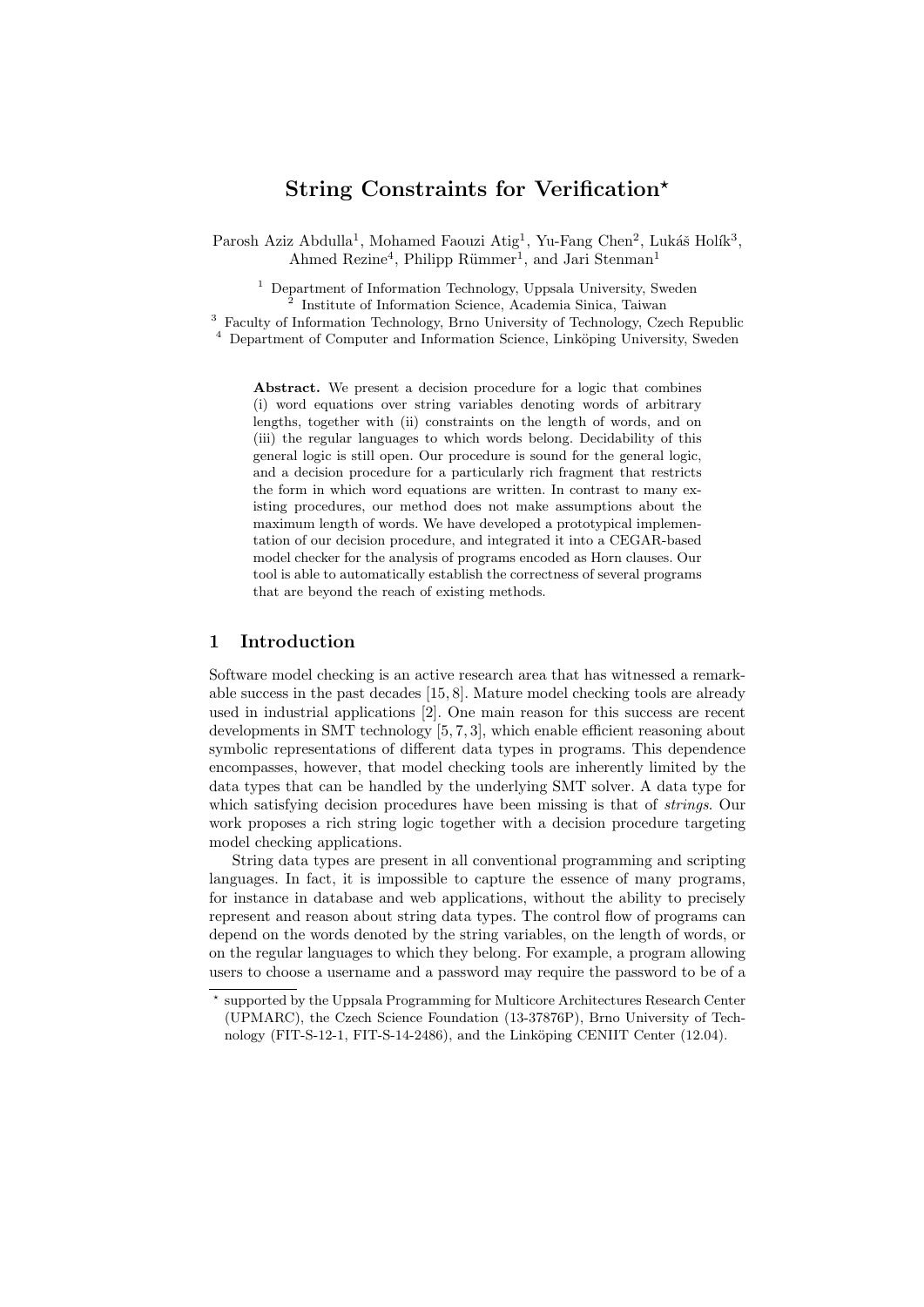minimal length, to be different from the username, and to be free from invalid characters. Reasoning about such constraints is also crucial when verifying that database and web applications are free from SQL injections and other security vulnerabilities.

Existing solvers for programs manipulating string variables and their length are either unsound, not expressive enough, or lack the ability to provide counterexamples. Many solvers [9, 23, 24] are unsound since they assume an a priori fixed upper bound on the length of the possible words. Others [9, 17, 26] are not expressive enough as they do not handle word equations, length constraints, or membership predicates. Such solvers are mostly aimed at performing symbolic executions, i.e., establishing feasibility of paths in a program. The solver in [25] performs sound over-approximation, but without supplying counterexamples in case the verification fails. In contrast, our decision procedure specifically targets model checking applications. In fact, we use it in a prototype model checker in order to automatically establish program correctness for several examples.

Our decision procedure establishes satisfiability of formulae written as Boolean combinations of: (i) word (dis)equations such as  $(a \cdot u = v \cdot b)$  or  $(a \cdot u \neq v \cdot b)$ , where  $a, b$  are letters and  $u, v$  are string variables denoting words of arbitrary lengths, (ii) length constraints such as  $(|u| = |v| + 1)$ , where |u| refers to the length of the word denoted by string variable  $u$ , and (iii) predicates representing membership in regular expressions, e.g.,  $u \in c \cdot (a + b)^*$ . Each of these predicates can be crucial for capturing the behavior and establishing the correctness of a string-manipulating program (cf. the program in Section 2). The analysis is not trivial as it needs to capture subtle interactions between different types of predicates. For instance, the formulae  $\phi_1 = (a \cdot u = v \cdot b) \wedge (|u| = |v| + 1)$  and  $\phi_2 = (a \cdot u = v \cdot b) \wedge v \in c \cdot (a+b)^*$  are unsatisfiable, i.e., there is no possible assignment of words to  $u$  and  $v$  that makes the conjunctions evaluate to true. To capture this, the analysis needs to propagate facts from one type of predicates to another; e.g., in  $\phi_1$  the analysis deduces from  $(a \cdot u = v \cdot b)$  that  $|u| = |v|$ , which results in an unsatisfiable formula  $(|u| = |v| \wedge |u| = |v| + 1)$ . The general decidability problem is still open. We guarantee termination of our procedure for a fragment of the full logic that includes the three types of predicates. The fragment we consider is rich enough to capture all the practical examples we have encountered.

We have integrated our decision procedure in a prototype model checker and used it to verify properties of implementations of common string manipulating functions such as the Hamming and Levenshtein distances. Predicates required for verification can be provided by hand; to achieve automation, in addition we propose a constraint-based interpolation procedure for regular word constraints. In combination with our decision procedure for words, this enables us to automatically analyze programs that are currently beyond the reach of state-of-the-art software model checkers.

Related Work. The pioneering work by Makanin [18] proposed a decision procedure for word equations (i.e., Boolean combinations of (dis)equalities) where the variables can denote words of arbitrary lengths. The decidability problem is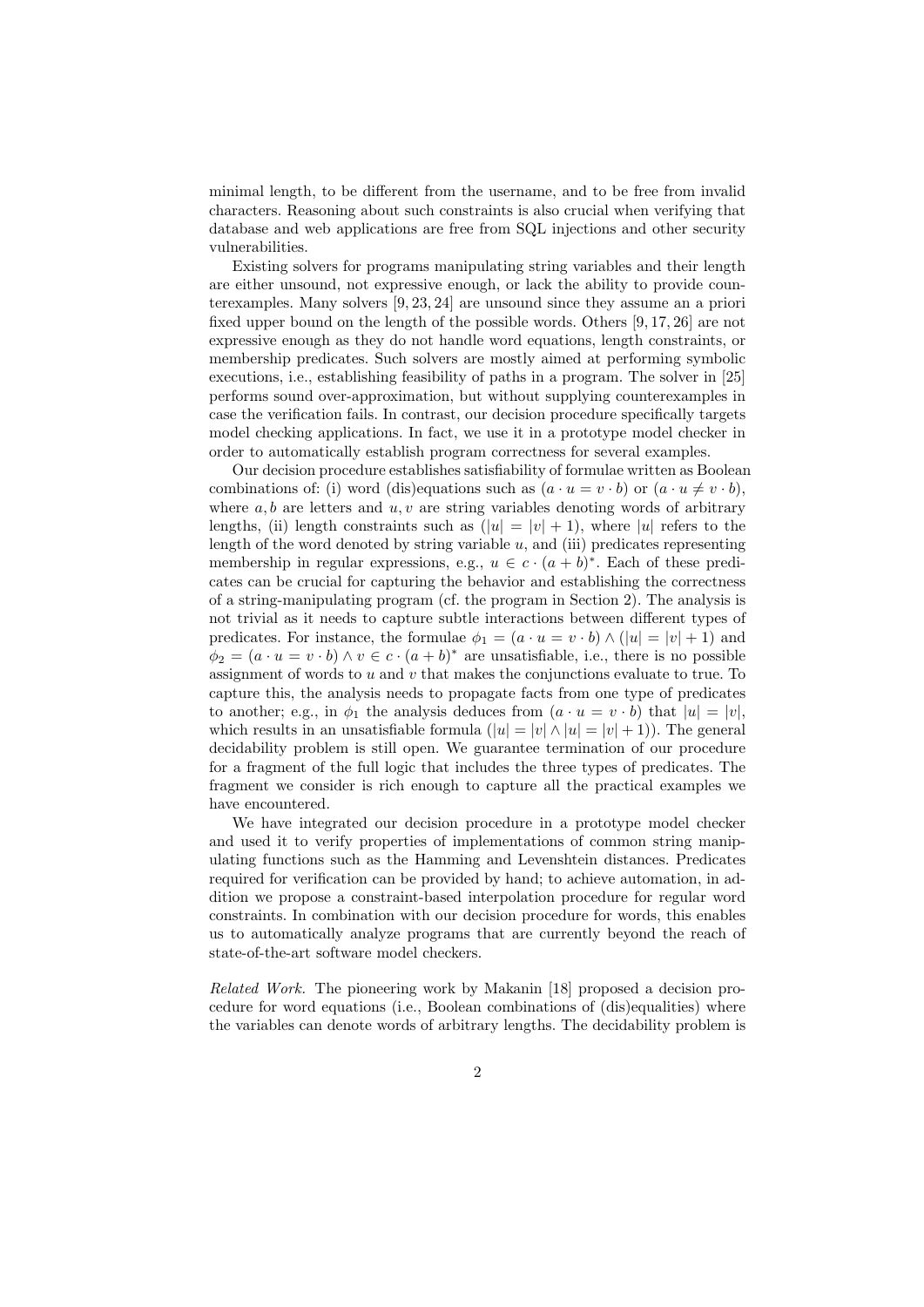already open [4] when word equations are combined with length constraints of the form  $|u| = |v|$ . Our logic adds predicates representing membership in regular languages to word equations and length constraints. This means that decidability is still an open problem. A contribution of our work is the definition of a rich sub-logic for which we guarantee the termination of our procedure.

In a work close to ours, the authors in [10] show decidability of a logic that is strictly weaker than the one for which we guarantee termination. For instance, in [10], membership predicates are allowed only under the assumption that no string variables can appear in the right hand sides of the equality predicates. This severely restricts the expressiveness of the logic. In [26], the authors augment the Z3 [7] SMT solver in order to handle word equations with length constraints. However, they do not support regular membership predicates. In our experience, these are crucial during model checking based verification.

Finally, in addition to considering more general equations, our work comes with an interpolation-based verification technique adapted for string programs. Notice that neither of [10, 26] can establish correctness of programs with loops.

Outline. In the next section, we use a simple program to illustrate our approach. In Section 3 we introduce a logic for word equations with arithmetic and regular constraints, and then describe in Section 4 a procedure for deciding satisfiability of formulae in the logic. In Section 5 we define a class formulae for which we guarantee the termination of our decision procedure. We describe the verification procedure in Section 6 and the implementation effort in Section 7. Finally in Section 8 we give some conclusions and directions for future work.

#### 2 A Simple Example

In this section, we use the simple program listed in Fig. 1 to give a flavor of our verification approach. The listing makes use of features that are common in string manipulating programs. We will argue that establishing correctness for such programs requires: (i) the ability to refer to string variables of arbitrary lengths, (ii) the ability to express combinations of constraints, like that the words denoted by the variables belong to regular expressions, that their lengths obey arithmetic inequalities, or that the words themselves are solutions to word equations, and (iii) the ability for a decision procedure to precisely capture the subtle interaction between the different kinds of involved constraints.

In the program of Fig. 1, a string variable s is initialized with the empty word. A loop is then executed an arbitrary number of times. At each iteration of the loop, the instruction  $s = \{a' + s + b'\}$  appends the letter  $'a'$  at the beginning of variable s and the letter 'b' at its end. After the loop, the program asserts that s does not have the word 'ba' as a substring (denoted by !s.contains('ba'), and that its length (denoted by s.length()) is even.

Observe that the string variable s does not assume a maximal length. Any verification procedure that requires an a priori fixed bound on the length of the string variables is necessarily unsound and will fail to establish correctness.

Moreover, establishing correctness requires the ability to express and to reason about predicates such as those mentioned in the comments of the code in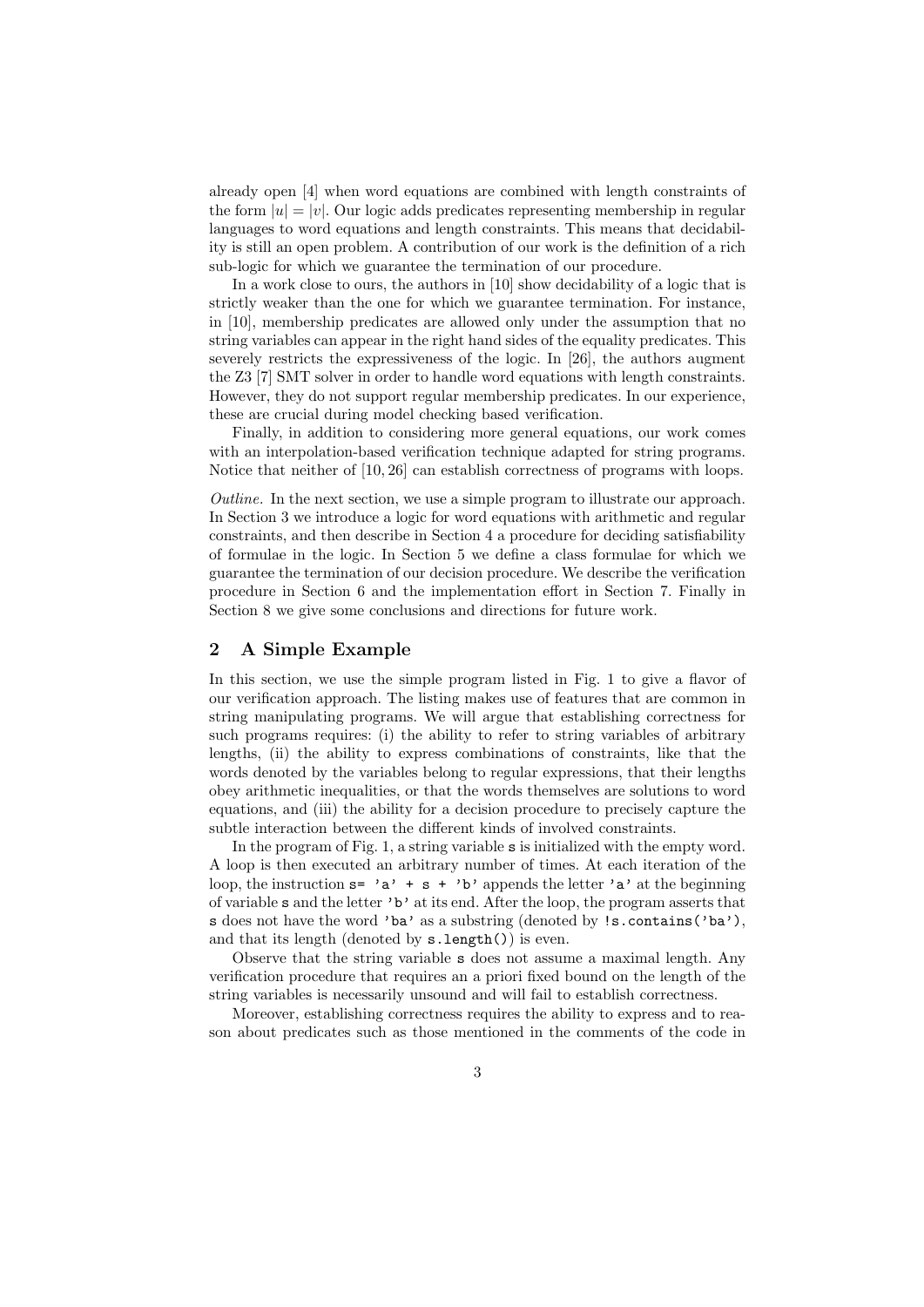//  $Pre = (true)$ String  $s = \cdots$ ; //  $P_1 = (s \in \epsilon)$  $while (*)$ //  $P_2 = (s = u \cdot v \land u \in a^* \land v \in b^* \land |u| = |v|)$  $s = 'a' + s + 'b';$ } //  $P_3 = P_2$ assert (!s. contains ('ba') & & (s. length ()  $\%$  2) == 0); //  $Post = P_3$ 

Fig. 1. A simple program manipulating a string variable s. Our logic allows to precisely capture the word equations, membership predicates and length constraints that are required for validating the assertion is never violated. Our decision procedure can then automatically validate the required verification conditions described in Fig. 2.

 $vc_1 : post(Pre, s = "") \implies P_1$  $vc_2: P_1 \implies P_2$  $vc_3 : post(P_2, s = "a" \cdot s \cdot "b") \implies P_2$  $vc_4: P_2 \implies P_3$  $vc_5: post(P_3, assume(s.contains("ba") || :(s.length() %2 == 0))) \implies false$  $vc_6 : post(P_3, \text{assume}(!s.\text{contains}("ba") \& (s.\text{length}() \% 2 == 0))) \implies Post$ 

Fig. 2. Verification conditions for the simple program of Fig. 1.

Fig. 1. For instance, the loop invariant  $P_2$  states that: (i) the variable s denotes a finite word  $w_s$  of arbitrary length, (ii) that  $w_s$  equals the concatenation of two words  $w_u$  and  $w_v$ , (iii) that  $w_u \in a^*$  and  $w_v \in b^*$ , and (iv) that the length  $|w_u|$ of word  $w_u$  equals the length  $|w_v|$  of word  $w_v$ .

Using the predicates in Fig. 1, we can formulate program correctness in terms of the validity of each of the implications listed in Fig. 2. For instance, validity of the verification condition  $vc_5$  amounts to showing that  $\neg vc_5 = (s = u \cdot v \land u \in$  $a^* \wedge v \in b^* \wedge |u| = |v| \wedge (s = s_1 \cdot b \cdot a \cdot s_2 \vee \neg(|s| = 2n))$  is unsatisfiable. To establish this result, our decision procedure generates the two proof obligations  $\neg vc_{51}$ :  $(s = u \cdot v \land u \in a^* \land v \in b^* \land |u| = |v| \land s = s_1 \cdot b \cdot a \cdot s_2)$  and  $\neg vc_{52} : (s = u \cdot v \land u \in a^* \land v \in b^* \land |u| = |v| \land \neg(|s| = 2n)).$ 

In order to check  $vc_{51}$ , the procedure symbolically matches all the possible ways in which a word denoted by  $u \cdot v$  can also be denoted by  $s_1 \cdot b \cdot a \cdot s_2$ . For instance,  $u = s_1 \cdot b \wedge v = a \cdot s_2$  is one possible matching. In order to be able to show unsatisfiability, the decision procedure has to also consider the other possible matchings. For instance, the case where the word denoted by u is a strict prefix of the one denoted by  $s_1$  has also to be considered. For this reason, the matching process might trigger new matchings. In general, there is no guarantee that the sequence of generated matchings will terminate. However, we show that this sequence terminates for an expressive fragment of the logic. This fragment includes the predicates of mentioned in this section and all predicates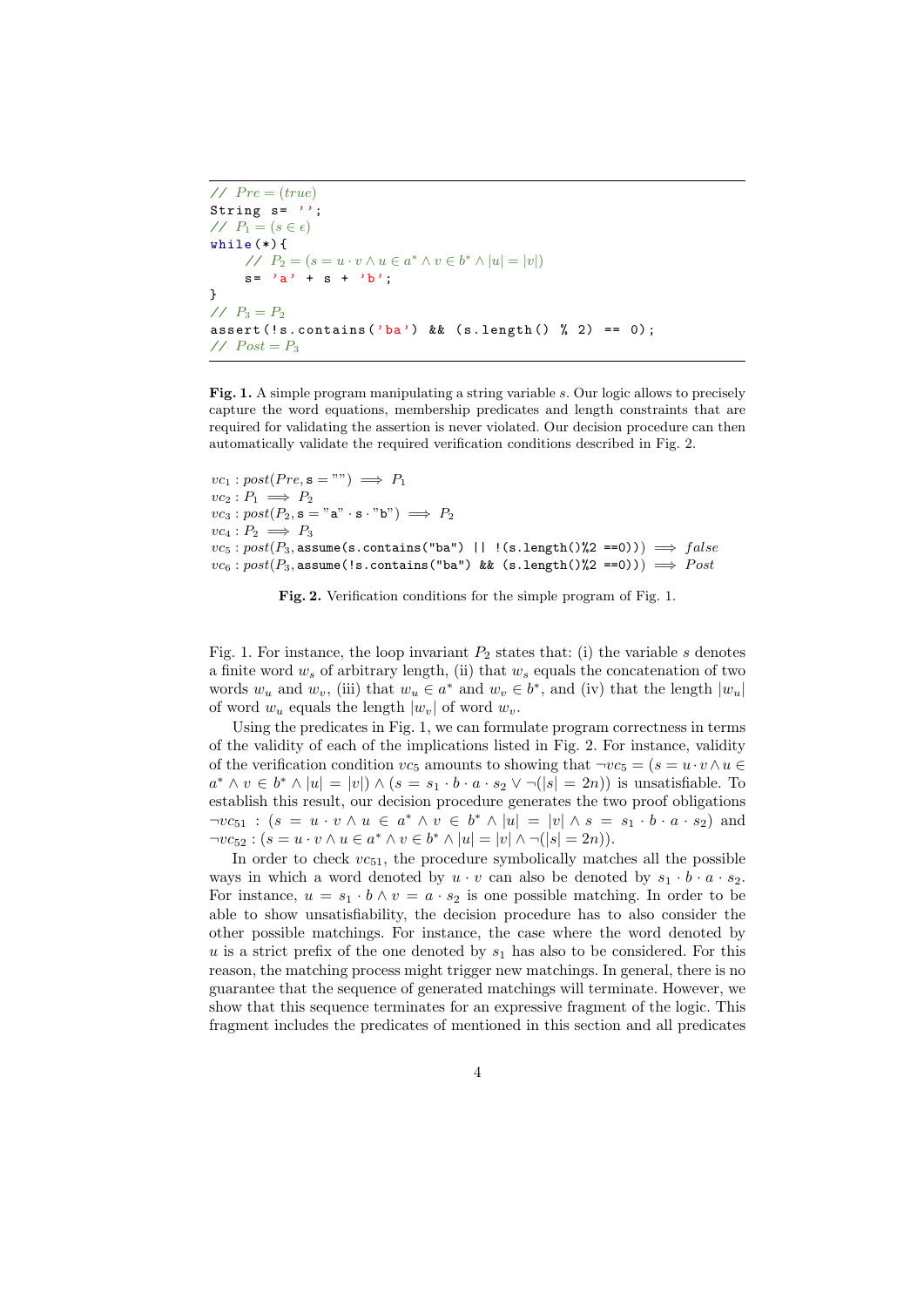we encountered in practical programs, The procedure then checks satisfiability of each such a matching. For instance, the matching  $u = s_1 \cdot b \wedge v = a \cdot s_2$ is shown to be unsatisfiable due the the membership predicate  $v \in b^*$ . In fact our procedure automatically proves that  $\neg v_{51}$  is not satisfiable after checking all possible matchings.

So for  $\neg\nu c_5$  to be satisfiable,  $\neg\nu c_{52}$  needs to be satisfiable. Our procedure deduces that this would imply that  $|u| = |v| \wedge \neg(|u| + |v| = 2n)$  is satisfiable. We leverage on existing standard decision procedures for linear arithmetic in order to show that this is not the case. Hence  $\neg vc_5$  is unsatisfiable and  $vc_5$  is valid. For this example, and those we report on in Section 6, our procedure can establish correctness fully automatically given the required predicates.

Observe that establishing validity requires the ability to capture interactions among the different types of predicates. For instance, establishing validity of  $vc<sub>5</sub>$ involves the ability to combine the word equations  $(s = u \cdot v \wedge s = s_1 \cdot b \cdot a \cdot s_2)$ with the membership predicates  $(u \in a^* \land v \in b^*)$  for  $vc_{51}$ , and with the length constraints  $||u|| = |v| \wedge \neg (|s| = 2n)$  for  $vc_{52}$ . Capturing such interactions is crucial for establishing correctness and for eliminating false positives.

# 3 Defining the String Logic  $\mathcal{E}_{e,r,l}$

In this section we introduce a logic, which we call  $\mathcal{E}_{e,r,l}$ , for word equations, regular constraints (short for membership constraints in regular languages) and length and arithmetic inequalities. We assume a finite alphabet  $\Sigma$  and write  $\Sigma^*$ to mean the set of finite words over  $\Sigma$ . We work with a set U of string variables denoting words in  $\Sigma^*$  and write  $\mathcal Z$  for the set of integer numbers.

Syntax. We let variables  $u, v$  range over the set U. We write |u| to mean the length of the word denoted by variable  $u, k$  to mean an integer in  $Z$ , c to mean a letter in  $\Sigma$  and w to mean a word in  $\Sigma^*$ . The syntax of formulae in  $\mathcal{E}_{e,r,l}$  is defined as follows:

| $\phi$ : $= \phi \wedge \phi \mid \neg \phi \mid \varphi_e \mid \varphi_l \mid \varphi_r$                                                                                                    | formulae                |
|----------------------------------------------------------------------------------------------------------------------------------------------------------------------------------------------|-------------------------|
| $\varphi_e \ ::= \ tr = \tr \vert \ tr \neq \tr \vert$                                                                                                                                       | (dis)equalities         |
| $\varphi_l \ ::= \ e \leq e$                                                                                                                                                                 | arithmetic inequalities |
| $\varphi_r \ ::= \ tr \in \mathcal{R}$                                                                                                                                                       | membership predicates   |
| $tr := \epsilon  c  u   tr \cdot tr$                                                                                                                                                         | terms                   |
| $\mathcal{R} := \emptyset   \epsilon   c   w   \mathcal{R} \cdot \mathcal{R}   \mathcal{R} + \mathcal{R}   \mathcal{R} \cap \mathcal{R}   \mathcal{R}^C   \mathcal{R}^*$ regular expressions |                         |
| $e := k  tr  k * e  e + e$                                                                                                                                                                   | integer expressions     |

Assume variables  ${u_i}_{i=1}^n$ , terms  ${tr_i}_{i=1}^n$  and integer expressions  ${e_i}_{i=1}^n$ . We write  $\phi[u_1/tr_1] \dots [u_n/tr_n]$  (resp.  $\phi[[u_1]/e_1] \dots [[u_n]/e_n]$ ) to mean the formula obtained by syntactically substituting in  $\phi$  each occurrence of  $u_i$  by term  $tr_i$ (resp. each occurrence of  $|u_i|$  by expression  $e_i$ ). Such a substitution is said to be well-defined if no variable  $u_i$  (resp.  $|u_i|$ ) appears in any  $tr_i$  (resp.  $e_i$ ).

The set of word variables appearing in a term is defined as follows:  $Vars(\epsilon)$  =  $\emptyset$ ,  $Vars(c) = \emptyset$ ,  $Vars(u) = \{u\}$  and  $Vars(tr_1 \cdot tr_2) = Vars(tr_1) \cup Vars(tr_2)$ .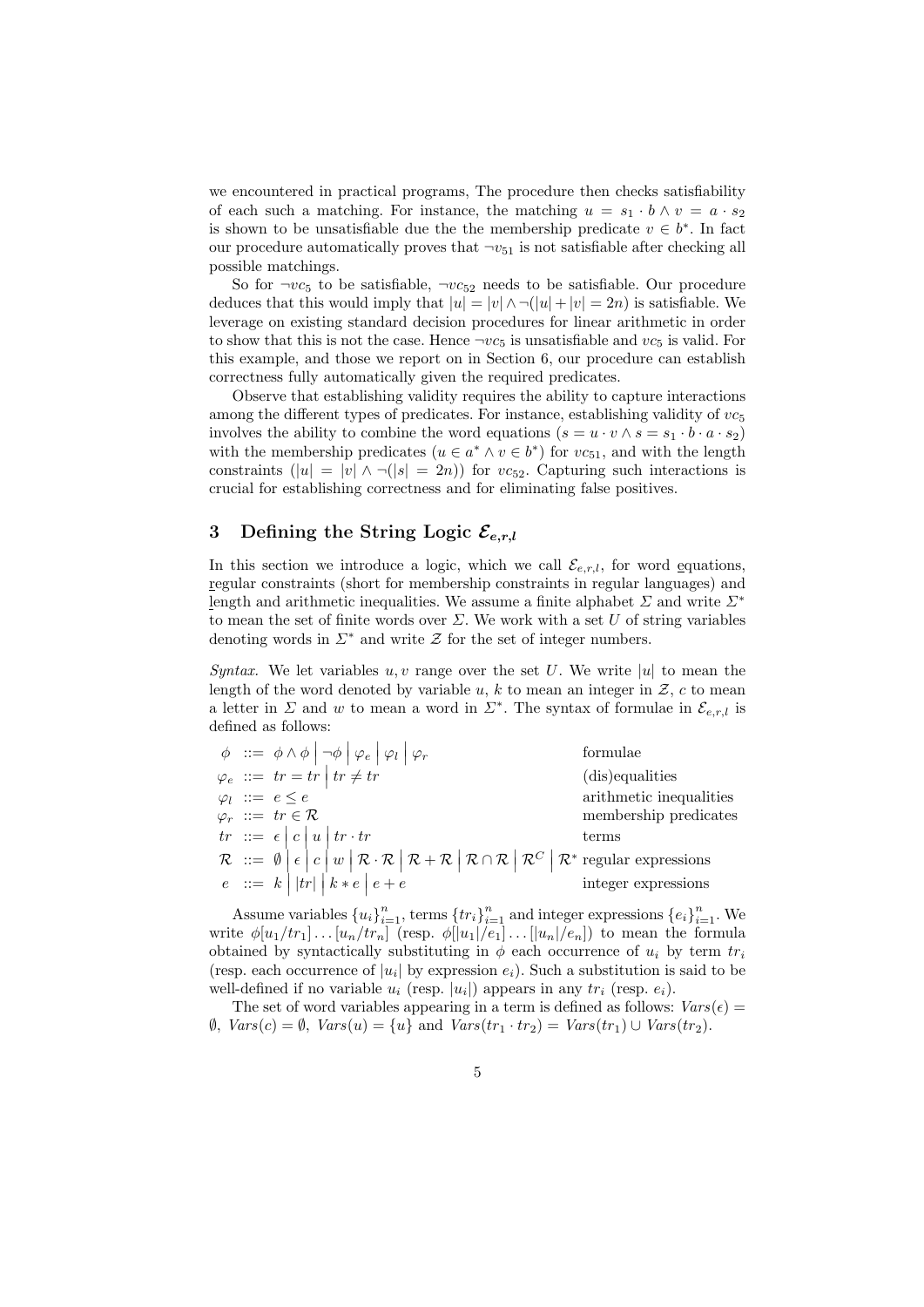Semantics. The semantics of  $\mathcal{E}_{e,r,l}$  is mostly standard. We describe it using a mapping  $\eta$  (called *interpretation*) that assigns words in  $\Sigma^*$  to string variables in U. We extend  $\eta$  to terms as follows:  $\eta(\epsilon) = \epsilon$ ,  $\eta(c) = c$  and  $\eta(tr_1,tr_2) =$  $\eta(tr_1) \cdot \eta(tr_2)$ . Every regular expression R is evaluated to the language  $\mathcal{L}(\mathcal{R})$ it represents. Given an interpretation  $\eta$ , we define another mapping  $\beta_n$  that associates a number in Z to integer expressions as follows:  $\beta_{\eta}(k) = k$ ,  $\beta_{\eta}(u)$  =  $|\eta(u)|, \beta_{\eta}(|tr|) = |\eta(tr)|, \beta_{\eta}(k*e) = k*\beta_{\eta}(e), \text{ and } \beta_{\eta}(e_1+e_2) = \beta_{\eta}(e_1)+\beta(e_2).$ A formula in  $\mathcal{E}_{e,r,l}$  is then evaluated to a value in  $\{ff, tt\}$  as follows:

$$
val_{\eta}(\phi_1 \wedge \phi_2) = tt \quad \text{iff} \quad val_{\eta}(\phi_1) = tt \text{ and } val_{\eta}(\phi_2) = tt
$$
  
\n
$$
val_{\eta}(\neg \phi_1) = tt \quad \text{iff} \quad val_{\eta}(\phi_1) = ff
$$
  
\n
$$
val_{\eta}(tr \in \mathcal{R}) = tt \quad \text{iff} \quad \eta(tr) \in \mathcal{L}(\mathcal{R})
$$
  
\n
$$
val_{\eta}(tr_1 = tr_2) = tt \quad \text{iff} \quad \eta(tr_1) = \eta(tr_2)
$$
  
\n
$$
val_{\eta}(tr_1 \neq tr_2) = tt \quad \text{iff} \quad \neg(\eta(tr_1) = \eta(tr_2))
$$
  
\n
$$
val_{\eta}(e_1 \leq e_2) = tt \quad \text{iff} \quad \beta_{\eta}(e_1) \leq \beta_{\eta}(e_2)
$$

A formula  $\phi$  is said to be *satisfiable* if there is an interpretation  $\eta$  such that  $val_n(\phi) = tt$ . It is said to be unsatisfiable otherwise.

#### 4 Inference Rules

In this section, we describe our set of inference rules for checking the satisfiability of formulae in the logic  $\mathcal{E}_{e,r,l}$  of Section 3. Given a formula  $\phi$ , we build a proof tree rooted at  $\phi$  by repeatedly applying the inference rules introduced in this Section. We can assume, without loss of generality, that the formula is given in Disjunctive Normal Form. An inference rule is of the form:

$$
\text{NAME}: \frac{B_1 \ B_2 \ \dots \ B_n}{A} \ \text{cond}
$$

In this inference rule, Name is the name of the rule, cond is a side condition on A for the application of the rule,  $B_1 B_2 ... B_n$  are called premises, and A is called the conclusion of the rule. (We omit the side condition cond from Name when it is tt.) The premises and conclusion are formulae in  $\mathcal{E}_{e,r,l}$ . Each application consumes a conclusion and produces the set of premises. The inference rule is said to be sound if the satisfiability of the conclusion implies the satisfiability of one of the premises. It is said to be locally complete if the satisfiability of one of the premises implies the satisfiability of the conclusion. If all inference rules are locally complete, and if  $\phi$  or one of the produced premises turns out to be satisfiable, then  $\phi$  is also satisfiable. If all the inference rules are sound and none of the produced premises is satisfiable, then  $\phi$  is also unsatisfiable.

We organize the inference rules in four groups. We use the rules of the first group to eliminate disequalities. The rules of the second group are used to simplify equalities. The rules of the third group are used to eliminate membership predicates. The rules of the last group are used to propagate length constraints. In addition, we assume standard decision procedures [3] for integer arithmetic.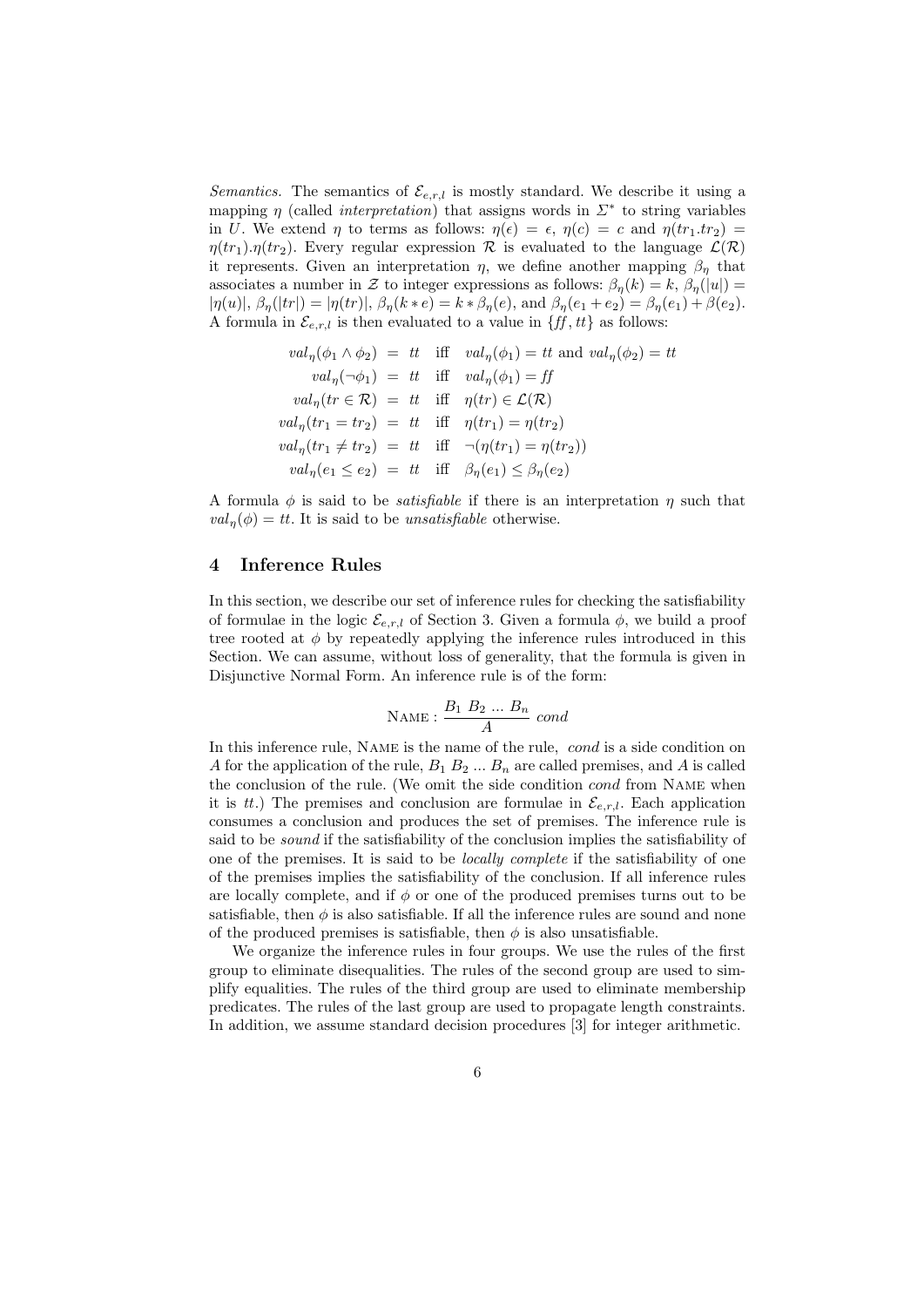**Lemma 1.** The inference rules of this section are sound and locally complete.

#### 4.1 Removing Disequalities

We use rules NOT-EQ and DISEQ-SPLIT in order to eliminate disequalities. In rule Not-Eq, we establish that  $tr \neq tr \wedge \phi$  is not satisfiable and close this branch of the proof. In the second rule Diseq-Split, we eliminate disequalities involving arbitrary terms. For this, we make use of the fact that the alphabet  $\Sigma$  is finite and replace any disequality with a finite set of equalities. More precisely, assume a formula  $tr \neq tr' \wedge \phi$  in  $\mathcal{E}_{e,r,l}$ . We observe that the disequality  $tr \neq tr'$  holds iff the words  $w_{tr}$  and  $w_{tr'}$  denoted by the terms tr and  $tr'$ are different. This corresponds to one of three cases. Assume three fresh variables  $u, v$  and  $v'$ . In the first case, the words  $w_{tr}$  and  $w_{tr'}$  contain different letters  $c \neq c'$  after a common prefix  $w_u$ . They are written as the concatenations  $w_u \cdot c \cdot w_v$  and  $w_u \cdot c' \cdot w_{v'}$  respectively. We capture this case using the set SPLIT<sub>DISEQ-SPLIT</sub> =  $\{tr = u \cdot c \cdot v \wedge tr' = u \cdot c' \cdot v' \wedge \phi \mid c, c' \in \Sigma \text{ and } c \neq c'\}.$ In the second case, the word  $w_{tr'} = w_u$  is a strict prefix of  $w_{tr} = w_u \cdot c \cdot w_v$ . We capture this with  $\text{SPLIT}_{\text{DISEO-SPLIT}}' = \{tr = u \cdot c \cdot v \wedge tr' = u \wedge \phi \mid c \in \Sigma\}.$  In the third case, the word  $w_{tr} = w_u$  is a strict prefix of  $w_{tr'} = w_u \cdot c' \cdot w'_v$ , and we capture this case using the set  $\text{SPLIT}_{\text{DISEO-SPLIT}}'' = \{tr = u \wedge tr' = u \cdot c \cdot v' \wedge \phi \mid c \in \Sigma \}.$ 

NOT-EQ : 
$$
\frac{*}{tr \neq tr \land \phi}
$$
 \tEQ :  $\frac{\phi}{tr = tr \land \phi}$ 

$$
\text{Diseq-Split}: \frac{\text{Split}_{\text{DiscQ-Split}} \cup \text{Split}_{\text{DiscQ-Split}}' \cup \text{Split}_{\text{DiscQ-Split}}''}{tr \neq tr' \land \phi}
$$

#### 4.2 Simplifying Equalities

We introduce rules Eq, Eq-Var, and Eq-Word to manipulate equalities. Rule applications take into account symmetry of the equality operator (i.e., if a rule can apply to  $w \cdot tr_1 = tr_2 \wedge \phi$  then it can also apply to  $tr_2 = w \cdot tr_1 \wedge \phi$ . Rule Eq eliminates trivial equalities of the form  $tr = tr$ .

Rule Eq-Var eliminates variable u from the equality  $u \cdot tr_1 = tr_2 \wedge \phi$ . Let  $w_u$  be some word denoted by u. For the equality to hold,  $w_u$  must be a prefix of the word denoted by  $tr_2$ . There are two cases. The first case, represented by SPLIT<sub>EQ-VAR</sub> in EQ-VAR, captures situations where  $w_u$  coincides with a word denoted by a prefix  $tr_3$  of  $tr_2$ . The second case, represented by  $\text{SPLIT}_{\text{EQ-VAR}}'$ , captures situations where  $w_u$  does not coincide with a word denoted by a prefix of  $tr_2$ . Instead,  $tr_2$  can be written as  $tr_3 \cdot v \cdot tr_4$  and the word  $w_u$  is written as the concatenation of two words, one that is denoted by  $tr_3$  and another that is prefix of the word denoted by  $v$ .

$$
\text{Eq-Var}: \frac{\text{Split}_{\text{Eq-Var}} \cup \text{Split}_{\text{Eq-Var}}'}{u \cdot tr_1 = tr_2 \wedge \phi}
$$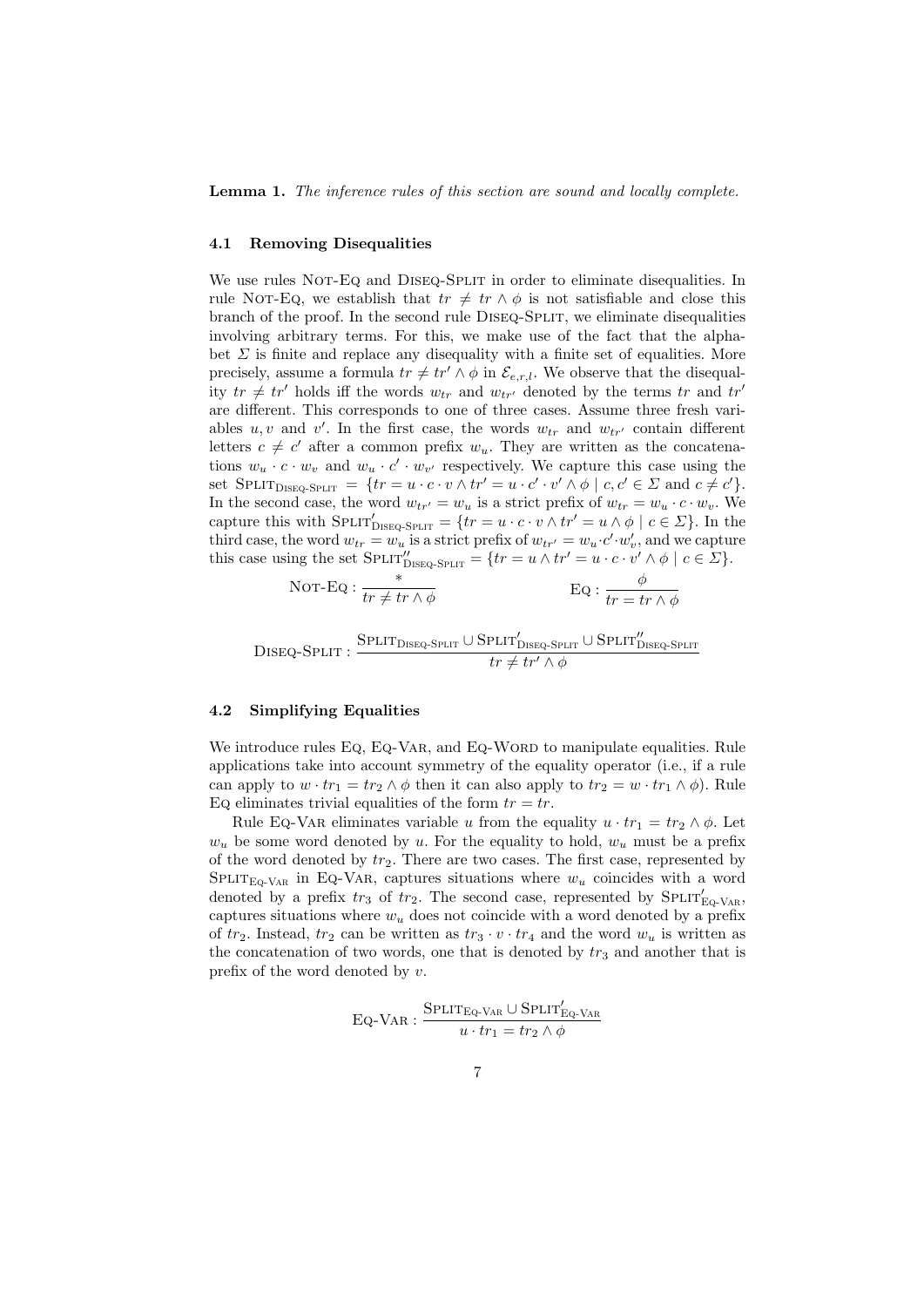The set  $\text{SPLIT}_{\text{Eq-VAR}}$  captures the first case, when  $w_u$  coincides with a word denoted by a prefix  $tr_3$  of  $tr_2$ . The premises for this case are partitioned into two sets, namely  $\text{SPLIT}_{\text{EQ-VAR-1}}$  and  $\text{SPLIT}_{\text{EQ-VAR-2}}$ :

$$
SPLIT_{EQ\text{-VAR-1}} = \begin{cases} (tr_1 = tr_4 \wedge \phi)[u/tr_3] \\ tr_2 = tr_3 \cdot tr_4 \text{ and } u \text{ does not syntactically appear in } tr_3 \end{cases}
$$
  
\n
$$
SPLIT_{EQ\text{-VAR-2}} = \begin{cases} tr_1 = tr_4 \wedge tr_5 \cdot tr_6 \in \epsilon \wedge \phi \mid \\ tr_2 = tr_3 \cdot tr_4 \text{ and } tr_3 = tr_5 \cdot u \cdot tr_6 \end{cases}
$$

Variable u is eliminated from the premises contained in the set  $\text{SPLIT}_{\text{EO-VAR-1}}$ . The second set  $\text{SPLIT}_{\text{EO-VAR-2}}$  captures cases where u does syntactically appear in  $tr_3$ . Variable u might still appear in some of the premises of  $\text{SPLIT}_{\text{EQ-VAR-2}}$ .

The set  $\text{SPLIT}_{\text{EQ-VAR}}'$  in Eq-Var captures the second case, namely when  $w_u$ does not coincide with a word denoted by a prefix of  $tr_2$ , written  $tr_3 \cdot v \cdot tr_4$ for some variable v. The premises in  $\text{SPLIT}_{\text{EO-VAR}}'$  are partitioned into two sets, namely  $\text{SPLIT}_{\text{EO-VAR-1}}'$  and  $\text{SPLIT}_{\text{EO-VAR-2}}'$ :

$$
SPLIT'_{EQ\text{-VAR-1}} = \begin{cases} ((tr_1 = v_2 \cdot tr_4 \wedge \phi)[u/tr_3 \cdot v_1])[v/v_1 \cdot v_2] \mid \\ tr_2 = tr_3 \cdot v \cdot tr_4 \text{ and } u \text{ appears neither in } tr_3 \text{ nor in } v \end{cases}
$$

$$
SPLIT'_{EQ\text{-VAR-2}} = \begin{cases} (tr_1 = u_2 \cdot tr_4 \wedge u_1 \cdot u_2 = tr_3 \cdot u_1 \wedge \phi)[u/tr_3 \cdot u_1] \mid \\ tr_2 = tr_3 \cdot u \cdot tr_4 \text{ and } u \text{ does not appear in } tr_3 \end{cases}
$$

The premises in SPLIT<sub>EO-VAR-1</sub> mention neither u nor v. The set SPLIT<sub>EO-VAR-2</sub> captures cases where  $u$  in the left-hand side overlaps with its occurrence on the right-hand side. Cases where u appears in  $tr_3$  are captured in SPLIT<sub>EQ-VAR</sub>.

Rule EQ-WORD eliminates the word w from the equality  $w \cdot tr_1 = tr_2 \wedge \phi$ :

$$
\text{Eq-WORD}: \frac{\text{Split}_{\text{Eq-WORD}} \cup \text{Split}_{\text{Eq-WORD}}^{\prime}}{w \cdot tr_1 = tr_2 \wedge \phi}
$$

Again, we define two sets representing the premises of the rule:

$$
SPLIT_{EQ\text{-}WORD} = \{ tr_3 \in w \land tr_4 = tr_1 \land \phi \mid tr_2 = tr_3 \cdot tr_4 \}
$$
  
\n
$$
SPLIT'_{EQ\text{-}WORD} = \{ (tr_3 \cdot v_1 \in w \land v_2 \cdot tr_4 = tr_1 \land \phi)[v/v_1 \cdot v_2] \mid tr_2 = tr_3 \cdot v \cdot tr_4 \}
$$

To simplify the presentation, we do not present suffix versions for rules Eq-Var and Eq-Word. Such rules match suffixes instead of prefixes and simply mirror the rules described above.

#### 4.3 Removing Membership Predicates

We use rules REG-NEG, MEMB, NOT-MEMB, REG-SPLIT and REG-LEN to simplify and eliminate membership predicates. We describe them below.

Rule Reg-Neg replaces the negation of a membership predicate in a regular expression  $\mathcal R$  with a membership predicate in its complement  $\mathcal R^C$ .

$$
\text{Reg-NEG}: \frac{tr \in \mathcal{R}^C \wedge \phi}{\neg (tr \in \mathcal{R}) \wedge \phi}
$$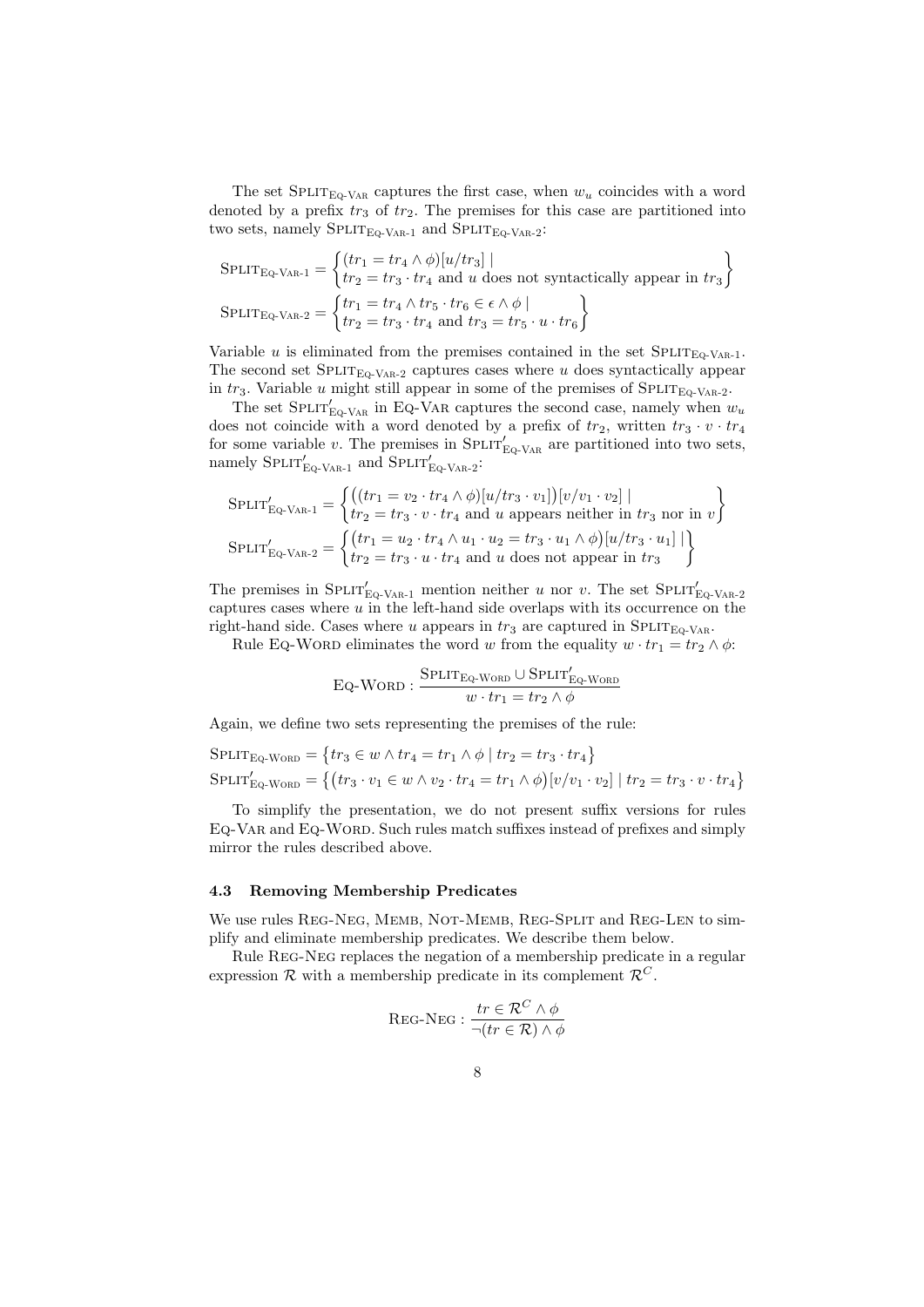Rule MEMB eliminates the predicate  $w \in \mathcal{R}$  in case the word w belongs to the language  $\mathcal{L}(\mathcal{R})$  of the regular expression R. If w does not belong to  $\mathcal{L}(\mathcal{R})$ then rule NOT-MEMB closes this branch of the proof.

$$
\mathrm{MEMB}: \frac{\phi}{w \in \mathcal{R} \land \phi} w \in \mathcal{L}(\mathcal{R}) \qquad \text{NOT-MEMB}: \frac{*}{w \in \mathcal{R} \land \phi} w \notin \mathcal{L}(\mathcal{R})
$$

Rule REG-SPLIT simplifies membership predicates of the form  $tr \cdot tr' \in \mathcal{R}$ . Given such a predicate, the rule replaces it with a disjunction  $\bigvee_{i=1}^{n} (tr \in \mathcal{R}_i \wedge$  $tr' \in \mathcal{R}'_i$  where the set  $\{(\mathcal{R}_i, \mathcal{R}'_i)\}_{i=1}^n$  is finite and only depends on the regular expression  $\mathcal R$ . To define this set, represent  $\mathcal L(\mathcal R)$  using some arbitrary but fixed finite automaton  $(S, s_0, \delta, F)$ . Assume  $S = \{s_0, \ldots, s_n\}$ . Choose the regular expressions  $\mathcal{R}_i, \mathcal{R}'_i$  such that : (1)  $\mathcal{R}_i$  has the same language as the automaton  $(S, s_0, \delta, \{s_i\}),$  and (2)  $\mathcal{R}'_i$  has the same language as the automaton( $S, s_i, \delta, F$ ). For any word  $w_{tr} \cdot w_{tr'}$  denoted by  $tr \cdot tr'$  and accepted by  $\mathcal{R}$ , there will be a state  $s_i$  in S such that  $w_{tr}$  is accepted by  $\mathcal{R}_i$  and  $w_{tr'}$  is accepted by  $\mathcal{R}'_i$ . Given a regular expression  $\mathcal{R}$ , we let  $\mathcal{F}(\mathcal{R})$  denote the set  $\{(\mathcal{R}_i, \mathcal{R}'_i)\}_{i=1}^n$  above.

$$
\text{Reg-SPLIT}: \frac{\{tr \in \mathcal{R}' \land tr' \in \mathcal{R}'' \land \phi \mid (\mathcal{R}', \mathcal{R}'') \in \mathcal{F}(\mathcal{R})\}}{tr \cdot tr' \in \mathcal{R} \land \phi}
$$

Rule Reg-Len can only be applied in certain cases. To identify these cases, we define the condition  $\Gamma(\phi, u)$  which states, given a formula  $\phi$  and a variable  $u$ , that  $u$  is not used in any membership predicate or in any (dis)equation in  $\phi$ . In other words, the condition states that if u occurs in  $\phi$  then it occurs in a length predicate. The rule Reg-Len replaces, in one step, all the membership predicates  $\{u \in \mathcal{R}_i\}_{i=1}^n$  with an arithmetic constraint  $Len(\mathcal{R}_1 \cap ... \cap \mathcal{R}_m, u)$ . This arithmetic constraint expresses that the length  $|u|$  of variable u belongs to the semi-linear set corresponding to the Parikh image of the intersection of all regular expressions  $\{\mathcal{R}_i\}_{i=1}^n$  appearing in membership predicates of variable u. It is possible to determine a representation of this semi linear set by starting from a finite state automaton representing the intersection  $\cap_i \mathcal{R}_i$  and replacing all letters with a unique arbitrary letter. The obtained automaton is determinized and the semi linear set is deduced from the length of the obtained lasso if any (notice that since the automaton is deterministic and its alphabet is a singleton, its form will be either a lasso or a simple path.) After this step, there will be no membership predicates involving u.

$$
\text{Reg-Len}: \frac{Len(\mathcal{R}_1 \cap \ldots \cap \mathcal{R}_m, u) \land \phi}{u \in \mathcal{R}_1 \land \ldots \land u \in \mathcal{R}_m \land \phi} \Gamma(\phi, u)
$$

#### 4.4 Propagating Term Lengths

The rule Term-Leng is the only inference rule in the fourth group. It substitutes the expression  $|tr| + |tr'|$  for every occurrence in  $\phi$  of the expression  $|tr \cdot tr'|$ .

$$
\text{Term-Lens}: \frac{\phi[|tr:tr'|/|tr|+|tr'|]}{\phi} \; |tr:tr'| \text{ appears in } \phi
$$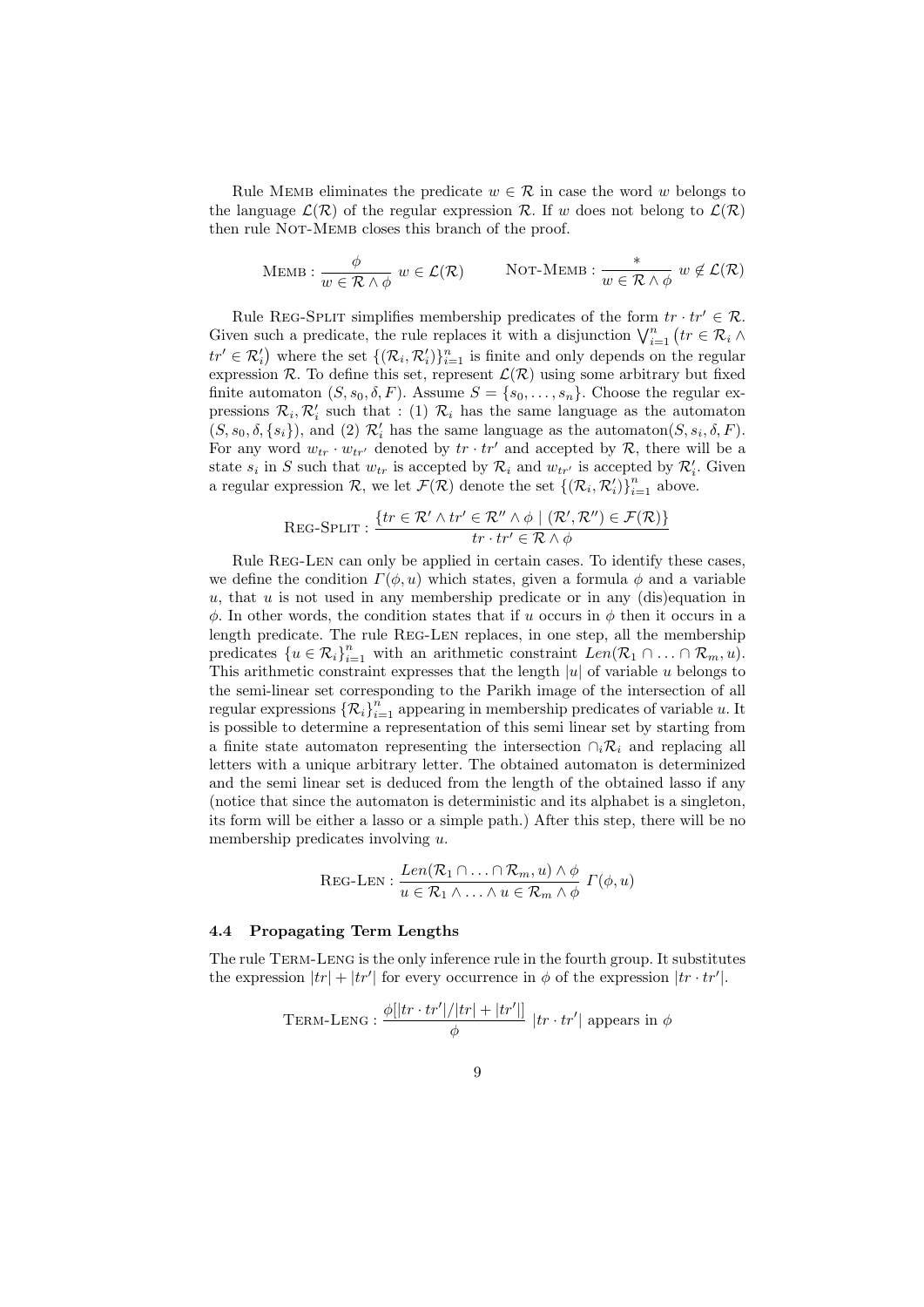We can also add rules to systematically add the length predicate  $|tr| = |tr'|$ each time an equality  $tr = tr'$  appears in a formula; however, such rules are not necessary for the completeness of our procedure, as shown in the next section.

# 5 Completeness of the Procedure

In this section, we define a class of formulae of *acyclic form* (we say a formula is in acyclic form, or acyclic for short) for which the decision procedure in Section 4 is guaranteed to terminate. For simplicity, we assume w.l.o.g that the formula is a conjunction of predicates and negated predicates.

Non-termination may be caused by an infinite chain of applications of rule Eq-Var of Section 4.2 for removing equalities. Consider for instance the equality  $u \cdot v = v \cdot u$ . One of the cases generated within the disjunct SPLIT<sub>EO-VAR-1</sub> of EQ-VAR is  $v_1 \cdot v_2 = v_2 \cdot v_1$ . This is the same as the original equality up to renaming of variables. In this case, the process of removing equalities clearly does not terminate. To prevent this, we will require that no variable can appear on both sides of an equality. We also need to prevent the repetition of a variable inside one side of an equality. This is needed in cases like  $u \cdot u = v \cdot v$ where SPLIT<sub>EQ-VAR-1</sub> includes  $v_1 = v_2 \cdot v_1 \cdot v_2$ , with a variable  $v_1$  on both sides of the equality, which is the situation which we wanted to prevent at the first place. These restrictions must hold initially and must be preserved by applications of any of the rules presented in Sections 4. Attention must be given to rules that modify equalities. Rules such as Eq-VAR involve substitution of a variable from one side of an equality by a term from the other side. We need to prevent chains of such substitutions that cause variables to appear several times in a (dis)equality. Acyclic formulae must also guarantee that the undesired cases cannot appear after a use of Diseq-Split of Section 4.1 that transforms a disequality to equalities. We respectively state preservation of these restriction and termination of the procedure of Section 4 in theorems 1 and 2 at the end of this Section. First, we need some definitions.

Linear formulae. A formula in  $\mathcal{E}_{e,r,l}$  is said to be linear if it contains no equality or disequality where a variable appears more than once.

Given a conjunction  $\phi$  in  $\mathcal{E}_{e,r,l}$  involving m (dis)equalities, we can build a dependency graph  $G_{\phi} = (N, E, \texttt{label}, \texttt{map})$  in the following way. We order the (dis)equalities from  $e_1$  to  $e_m$ , where each  $e_j$  is of the form  $\text{lns}(j) \approx \text{lns}(j)$  for  $j : 1 \leq j \leq m$  and  $\approx \in \{=\neq\}$ . For each  $j : 1 \leq j \leq m$ , a node  $n_{2j-1}$  is used to refer to the left-hand side of the  $j<sup>th</sup>$  (dis)equality, and  $n_{2j}$  to its right-hand side. For example, two different nodes are used even in the case of the simple equality  $u = u$ , one to refer to the left-hand side, and the other to refer the right-hand side. N is then the set of  $2 \times m$  nodes  $\{n_i | i : 1 \le i \le 2 \times m\}$ . The mapping label associates the term lhs(j) (resp. rhs(j)) to each node  $n_{2i-1}$ (resp.  $n_{2j}$ ) for  $j : 1 \leq j \leq m$ . label is not necessarily a one to one mapping. The mapping map :  $E \to \{rel, var\}$  labels edges as follows: map $(n, n') = rel$ for each  $(n, n') = (n_{2j-1}, n_{2j})$  for each  $j : 1 \le j \le m$ , and  $\text{map}(n, n') = \text{var iff}$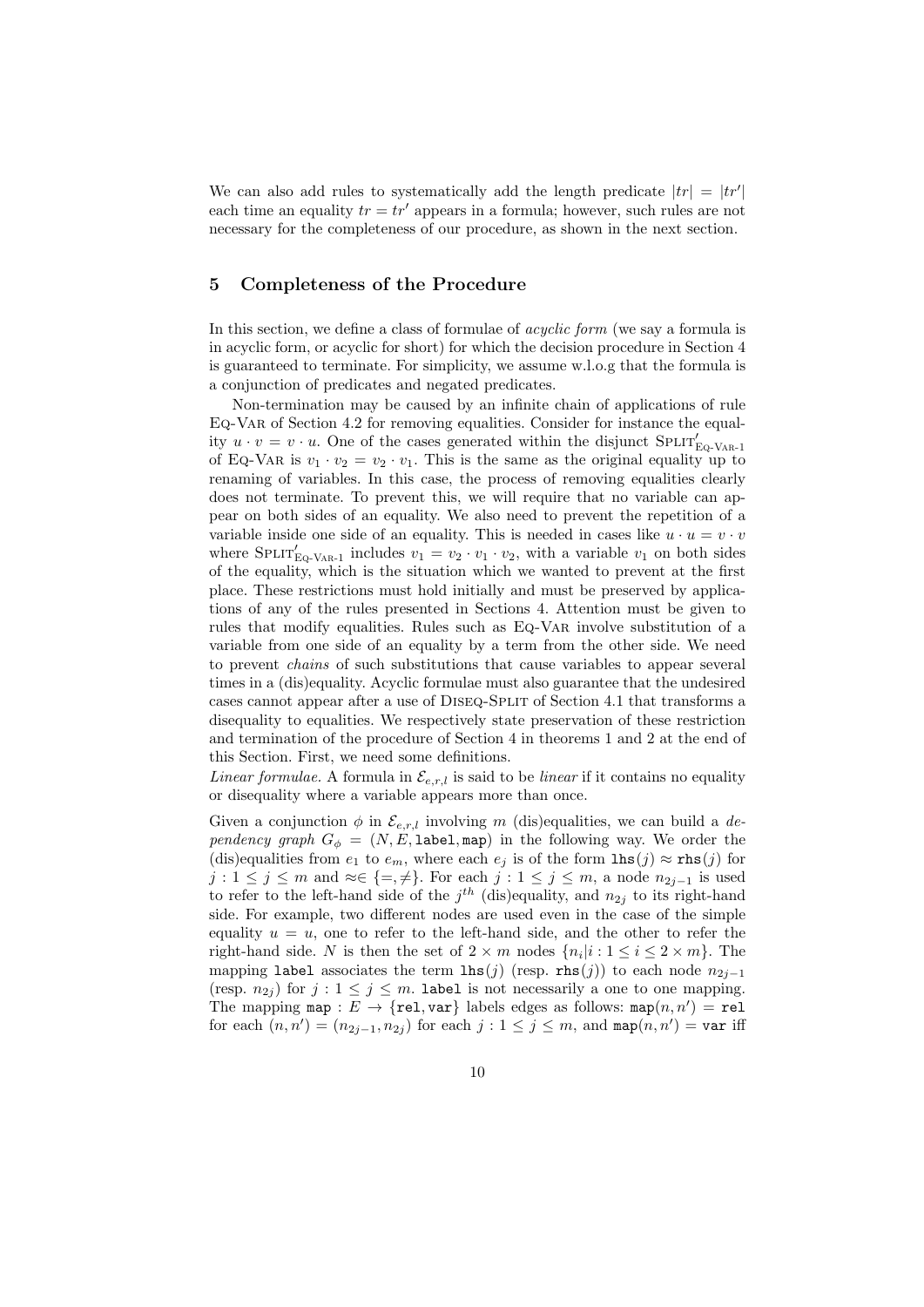$n \neq n'$ , and label $(n)$  and label $(n')$  have some common variables. By construction, map is defined to be total, i.e.,  $E$  contains only edges that are labeled by map.

A dependency cycle in  $G_{\phi} = (N, E, \texttt{label}, \texttt{map})$  is a cycle where successive edges have alternating labels. Formally, a dependency cycle is a sequence of distinct nodes  $n_0, n_1, \ldots, n_k$  in N with  $k \geq 1$  such that 1) for every  $i : 0 \leq i \leq k$ ,  $\mathtt{map}(n_i, n_{i+1\%(k+1)})$  is defined, and 2) for each  $i: 0 \leq i < k$ ,  $\mathtt{map}(n_i, n_{i+1}) \neq k$  $map(n_{i+1}, n_{i+2\%(k+1)}).$ 

Acyclic graph. A conjunction  $\phi$  in  $\mathcal{E}_{e,r,l}$  is said to be acyclic iff it is linear and its dependency graph does not contain any dependency cycle.

Theorem 1. Application of rules of Section 4 preserves acyclicity.

An ordered procedure is any procedure that applies the rules of Section 4 on a formula in  $\mathcal{E}_{e,r,l}$  in the four following phases. In the first phase, all disequalities are eliminated using DISEQ-SPLIT and NOT-EQ. In the second phase, the procedure eliminates one equality at a time by repeatedly applying Eq-Var, Eq-Word and Eq. In the third phase, membership predicates are eliminated by repeatedly applying REG-NEG, MEMB, NOT-MEMB, REG-SPLIT and REG-LEN. In the last phase, arithmetic predicates are solved using a standard decision procedure [3].

Theorem 2. Ordered procedures terminate on acyclic formulae.

# 6 Complete Verification of String-Processing Programs

The analysis of string-processing programs has gained importance due to the increased use of string-based APIs and protocols, for instance in the context of databases and Web programming. Much of the existing work has focused on the detection of bugs or the synthesis of attacks; in contrast, the work presented in this paper primarily targets verification of functional correctness. The following sections outline how we use our logic  $\mathcal{E}_{e,r,l}$  for this purpose. On the one hand, our solver is designed to handle the satisfiability checks needed when constructing finite abstractions of programs, with the help of predicate abstraction  $[11, 13]$ or Impact-style algorithms [19]; since  $\mathcal{E}_{e,r,l}$  can express both length properties and regular expressions, it covers predicates sufficient for a wide range of verification applications. On the other hand, we propose a constraint-based Craig interpolation algorithm for the automatic refinement of program abstractions (Section 6.2), leading to a completeness result in the style of [16]. We represent programs in the framework of Horn clauses [20, 12], which make it easy to handle language features like recursion; however, our work is in no way restricted to this setting.

#### 6.1 Horn Constraints with Strings

In our context, a *Horn clause* is a formula  $H \leftarrow C \wedge B_1 \wedge \cdots \wedge B_n$  where C is a formula (constraint) in  $\mathcal{E}_{e,r,l}$ ; each  $B_i$  is an application  $p(t_1,\ldots,t_k)$  of a relation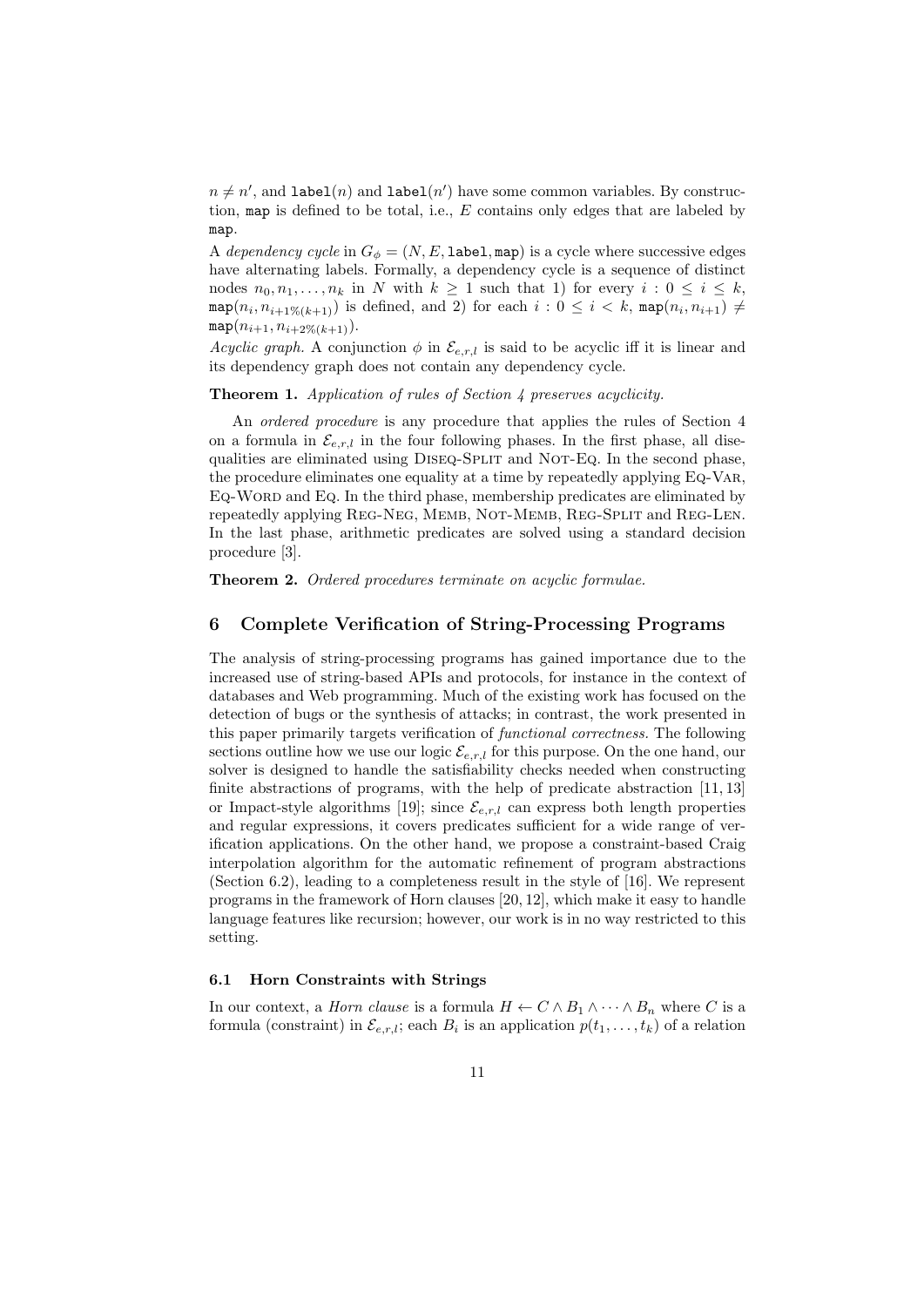symbol  $p \in \mathcal{R}$  to first-order terms; H is either an application  $p(t_1, \ldots, t_k)$  of  $p \in \mathcal{R}$  to first-order terms, or the constraint *false*. H is called the *head* of the clause,  $C \wedge B_1 \wedge \cdots \wedge B_n$  the *body*. A set  $H\mathcal{C}$  of Horn clauses is called *solvable* if there is an assignment that maps every *n*-ary relation symbol  $p$  to a word formula  $C_p[x_1, \ldots, x_n]$  with n free variables, such that every clause in  $\mathcal{HC}$  is valid. Since Horn clauses can capture properties such as initiation and consecution of invariants, programs can be encoded as sets of Horn clauses in such a way that the clauses are solvable if and only if the program is correct.

Example 1. The example from Section 2 is represented by the following set of Horn clauses, encoding constraints on the intermediate assertions  $Pre, P_1, P_2, P_3$ . Note that the clauses closely correspond to the verification conditions given in Fig. 2. Any solution of the Horn clauses represents a set of mutually inductive invariants, and witnesses correctness of the program.

$$
Pre(s) \leftarrow true
$$
  
\n
$$
P_1(s') \leftarrow s' = \epsilon \land Pre(s)
$$
  
\n
$$
P_2(s) \leftarrow P_1(s)
$$
  
\n
$$
P_2(s) \leftarrow P_1(s)
$$
  
\n
$$
P_2("a" \cdot s \cdot "b") \leftarrow P_2(s)
$$
  
\n
$$
P_2(s) \leftarrow P_1(s)
$$
  
\n
$$
false \leftarrow \forall k. 2k \neq |s| \land P_3(s)
$$

Algorithms to construct solutions of Horn clauses with the help of predicate abstraction have been proposed for instance in [12]; in this context, automatic solving is split into two main steps: 1) the synthesis of *predicates* as building blocks for solutions, and 2) the construction of solutions as Boolean combinations of the predicates. The second step requires a solver to decide consistency of sets of predicates, as well as implication between predicates (a set of predicates implies some other predicate); our logic is designed for this purpose.

 $\mathcal{E}_{e,r,l}$  covers a major part of the string operations commonly used in software programs; further operations can be encoded elegantly, including:

– extraction of substring v of length len from a string u, starting at position pos, which is defined by the formula:

$$
u = p \cdot v \cdot s \wedge |v| = len \wedge |p| = pos
$$

– replacement of the substring v (of length len, starting at position pos) by  $v'$ , resulting in the new overall string  $u'$ :

$$
u = p \cdot v \cdot s \wedge u' = p \cdot v' \cdot s \wedge |v| = len \wedge |p| = pos
$$

– search for the first occurrence of a string, using either equations or regular expression constraints.

#### 6.2 Constraint-Based Craig Interpolation

In order to synthesize new predicates for verification, we propose a constraintbased *Craig interpolation* algorithm [6]. We say that a formula  $I[\bar{s}]$  is an interpolant of a conjunction  $A[\bar{s}], B[\bar{s}]$  over common variables  $\bar{s} = s_1, \ldots, s_n$  (and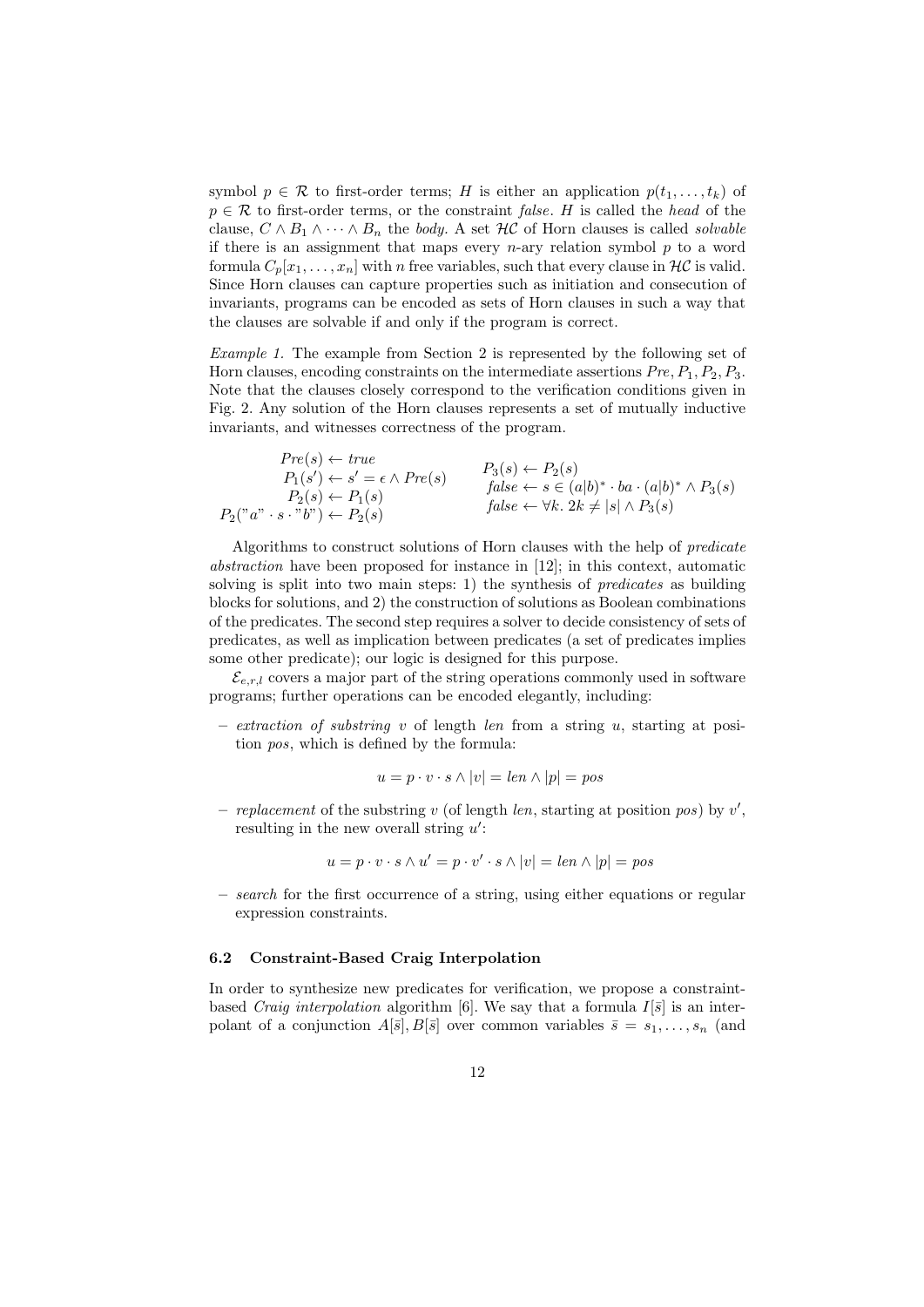Algorithm 1: Constraint-based interpolation of string formulae.

**Input:** Interpolation problem  $A[\bar{s}] \wedge B[\bar{s}]$  with common variables  $\bar{s}$ ; bound L. Output: Interpolant  $s_1|s_2|\cdots|s_n \in \mathcal{R}$ ; or result Inseparable. 1  $Aw \leftarrow \emptyset$ ;  $Bw \leftarrow \emptyset$ ; 2 while there is RE R of size  $\leq L$  such that  $Aw \subseteq \mathcal{L}(\mathcal{R})$  and  $Bw \cap \mathcal{L}(\mathcal{R}) = \emptyset$  do 3 if  $A[\bar{s}] \wedge \neg(s_1|s_2|\cdots|s_n \in \mathcal{R})$  is satisfiable with assignment  $\eta$  then 4  $\mid$   $Aw \leftarrow Aw \cup \{\eta(s_1)| \cdots |\eta(s_n)\};$ 5 else if  $B[\bar{s}] \wedge (s_1|s_2|\cdots|s_n \in \mathcal{R})$  is satisfiable with assignment  $\eta$  then 6 | Bw ← Bw  $\cup$  { $\eta(s_1)|\cdots|\eta(s_n)$ }; 7 else 8 | | return  $s_1|s_2|\cdots|s_n \in \mathcal{R}$ ; 9 end 10 end 11 return Inseparable;

possibly including further local variables), if the conjunctions  $A[\bar{s}] \wedge \neg I[\bar{s}]$  and  $B[\bar{s}] \wedge I[\bar{s}]$  are unsatisfiable. In other words, an interpolant  $I[\bar{s}]$  is an overapproximation of  $A[\bar{s}]$  that is disjoint from  $B[\bar{s}]$ . It is well-known that interpolants are suitable candidates for predicates in software model checking; for a detailed account on the use of interpolants for solving Horn clauses, we refer the reader to [22].

Our interpolation procedure is shown in Alg. 1, and generates interpolants in the form of regular constraints separating  $A[\bar{s}]$  and  $B[\bar{s}]$ . This means that interpolants are not arbitrary formulae in the logic  $\mathcal{E}_{e,r,l}$ , but are restricted to the form  $s_1|s_2|\cdots|s_n \in \mathcal{R}$ , where "|"  $\in \Sigma$  is a distinguished separating letter, and  $R$  is a regular expression. In addition, only interpolants up to a *bound*  $L$  are considered; L can limit, for instance, the length of the regular expression  $\mathcal{R}$ , or the number of states in a finite automaton representing  $\mathcal{R}$ .

Alg. 1 maintains finite sets Aw and Bw of words representing solutions of  $A[\bar{s}]$ and  $B[\bar{s}]$ , respectively. In line 2, a candidate interpolant of the form  $s_1|s_2|\cdots|s_n \in$ R is constructed, in such a way that  $\mathcal{L}(\mathcal{R})$  is a superset of Aw but disjoint from Bw. The concrete construction of candidate interpolants of size  $\leq L$  can be implemented in a number of ways, for instance via an encoding as a SAT or SMT problem (as done in our implementation), or with the help of learning algorithms like  $L^*$  [1]. It is then checked whether  $s_1|s_2|\cdots|s_n \in \mathcal{R}$  satisfies the properties of an interpolant (lines 3, 5), which can be done using the string solver developed in this paper. If any of the properties is violated, the constructed satisfying assignment  $\eta$  gives rise to a further word to be included in Aw or Bw.

**Lemma 2 (Correctness).** Suppose bound L is chosen such that it is only satisfied by finitely many formulae  $s_1|s_2|\cdots|s_n \in \mathcal{R}$ . Then Alg. 1 terminates and either returns a correct interpolant  $s_1|s_2|\cdots|s_n \in \mathcal{R}$ , or reports **Inseparable**.

By iteratively increasing bound  $L$ , eventually a regular interpolant for any (unsatisfiable) conjunction  $A[\bar{s}]\wedge B[\bar{s}]$  can be found, provided that such an inter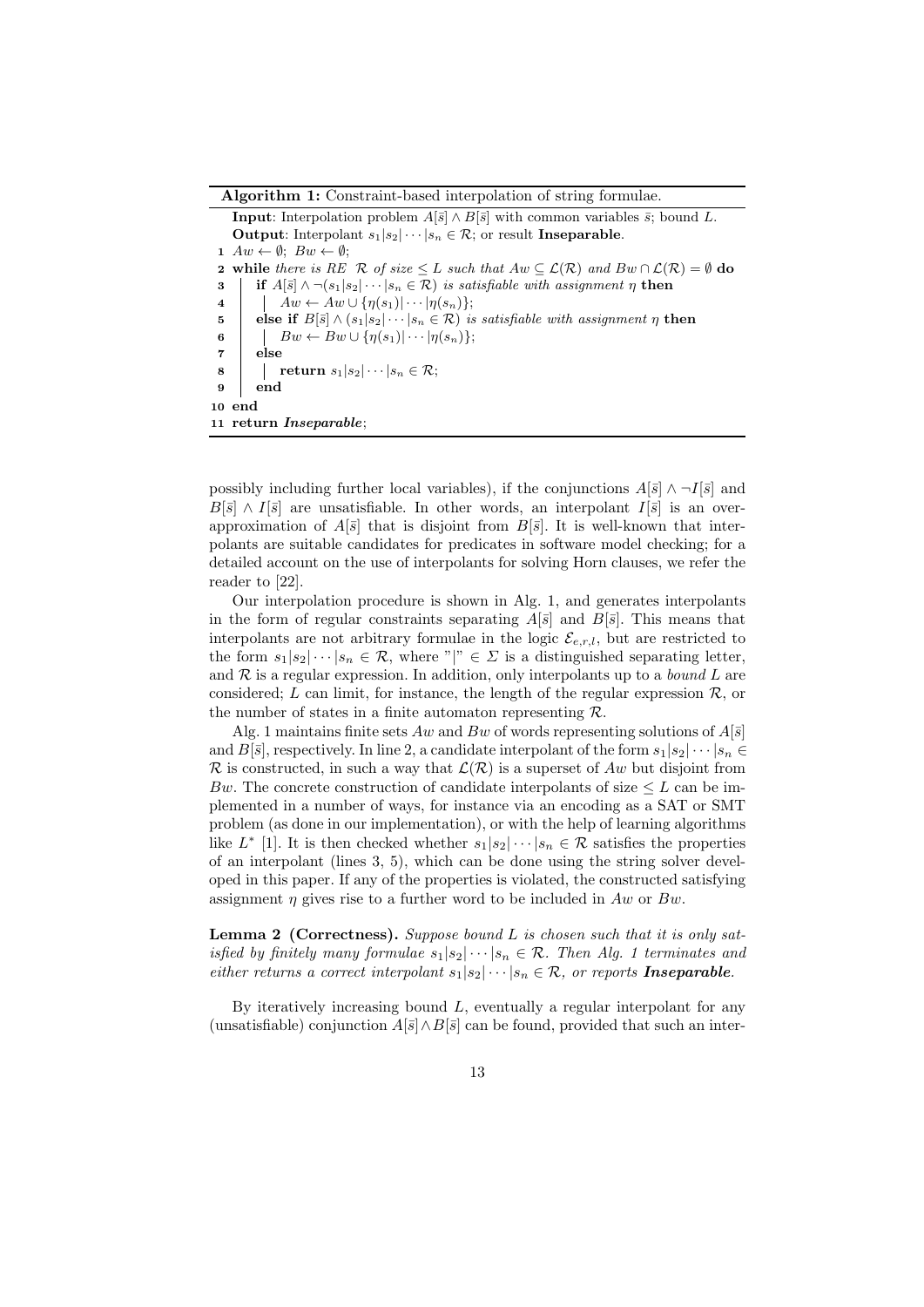polant exists at all. This scheme of bounded interpolation is suitable for integration in the complete model checking algorithm given in [16]: since only finitely many predicates can be inferred for every value  $L$ , divergence of model checking is impossible for any fixed  $L$ . By globally increasing  $L$  in an iterative manner, eventually every predicate that can be expressed in the form  $s_1|s_2|\cdots|s_n \in \mathcal{R}$ will be found.

# 7 Implementation

We have implemented our algorithm in a tool called  $NORN<sup>5</sup>$  The tool takes as input a formula in the logic described in Section 3, and returns either Sat together with a witness of satisfiability (i.e., concrete string values for all variables), or Unsat. NORN first converts the given formula to DNF, after which each disjunct goes through the following steps:

- 1. Recursively split equalities, backtracking if necessary, until no equality constraints are left.
- 2. Recursively split membership constraints, again backtracking if necessary, and compute the language of each variable. From the language, we extract length constraints which we add to the formula.
- 3. Solve the remaining length constraints using Princess [3].

We will now explain the second step in more detail. Assume that we have a membership constraint  $tr \in A$ , where A is an automaton (NORN makes use of dk.brics.automaton [21] for all automata operations). We can remove a sequence of trailing constants  $a_1 a_2 \cdots a_k$  in  $tr = tr' \cdot a_1 a_2 \cdots a_n$  by replacing the constraint with  $tr' \in rev(\delta_{a_k\cdots a_2a_1}(rev(A))),$  where  $\delta_s(A)$  denotes the derivative of A w.r.t. the string s, and  $rev(A)$  denotes the reverse of A. We now have a membership constraint  $s_1 \cdots s_n \in A'$  where the term consists of a number of segments  $s_i$ , each of the form  $a_1 \cdots a_{n_i} X_i$ , i.e., a number of constants followed by a variable. The procedure keeps, at each step, a mapping  $m$  that maps each variable to an automaton representing the language it admits. For the constraint to be satisfiable, the constraints  $s_1 \in A'_1$  and  $s_2 \cdots s_n \in A'_2$  must be satisfiable for some pair  $(A_1, A_2)$  in the splitting of A'. This means that we can update our mapping by  $m(X_i) = m(X_i) \cap \delta_{a_1 \cdots a_{n_i}}(A_1)$  and recurse on  $s_2 \cdots s_n \in A'_2$ . If at any point any automaton in the mapping becomes empty, the membership constraint is unsatisfiable, and we backtrack.

If, in the third step, Princess tells that the given formula is satisfiable, it gives concrete lengths for all variables. By restricting each variable to the solution given by Princess and reversing the substitutions performed in step 1, we can compute witnesses for the variables in the original formula.

Norn can be used both as a library and as a command line tool. In addition to the logic in Section 3, NORN supports character ranges (e.g.  $[a - c]$ ) and the wildcard character (.) in regular expressions. It also supports the divisibility

<sup>5</sup> Available at http://user.it.uu.se/~jarst116/norn/.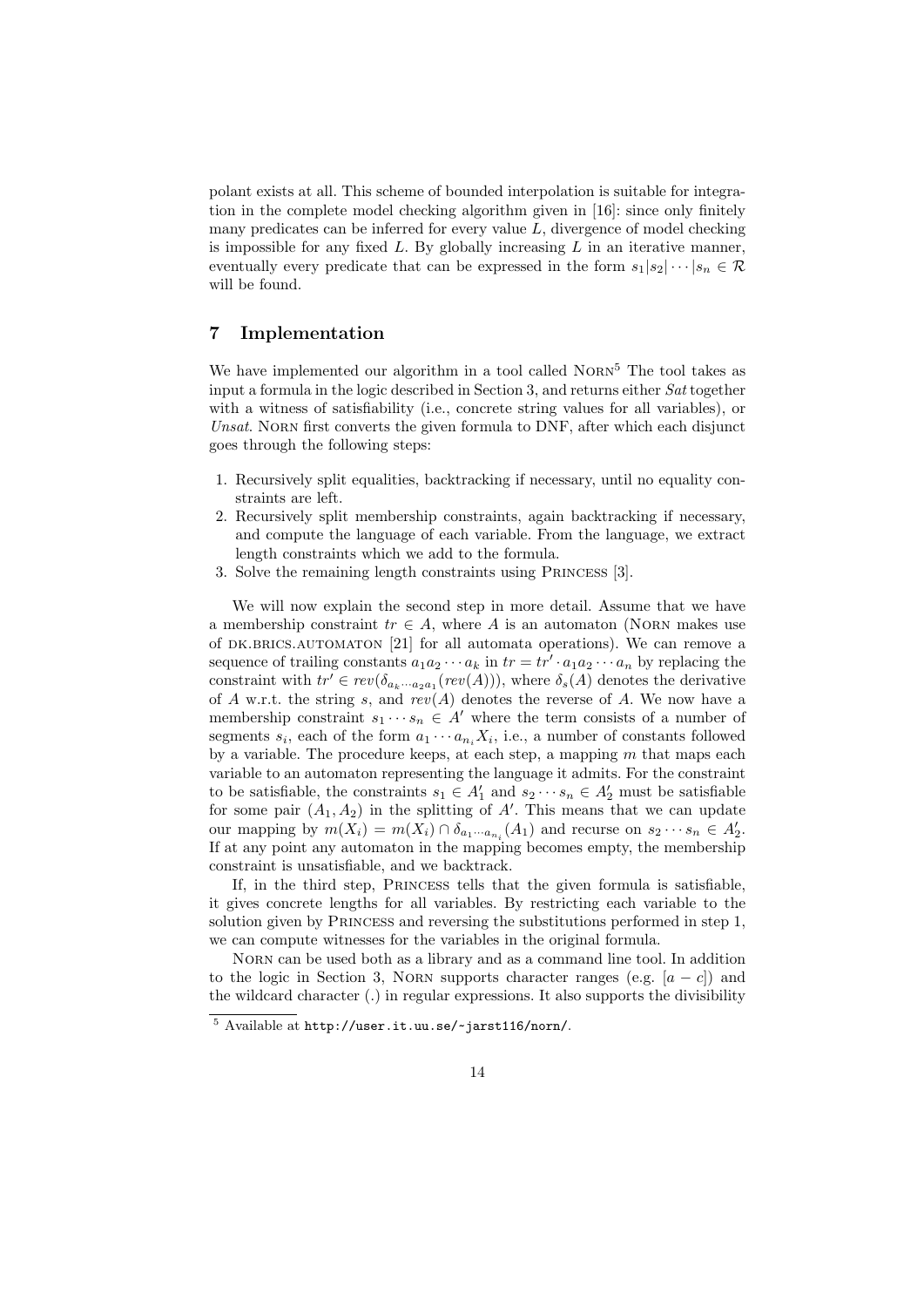| Program            | Property                                                             | Time  |
|--------------------|----------------------------------------------------------------------|-------|
| $a^n b^n$ (Fig. 1) | $s \notin (a+b)^* \cdot ba \cdot (a+b)^* \wedge \exists k. 2k =  s $ | 8.0s  |
| StringReplace      | pre: $s \in (a+b+c)^*$ ; post: $s \in (a+c)^*$                       | 4.5s  |
| ChunkSplit         | pre: $s \in (a+b)^*$ ; post: $s \in (a+b+c)^*$                       | 5.5s  |
| Levenshtein        | $dist <  s  +  t $                                                   | 5.3s  |
| HammingDistance    | <i>dist</i> =  v  if $u \in 0^*, v \in 1^*$                          | 27.1s |

Table 1. Verification runtime for a set of string-processing programs. Experiments were done on an Intel Core i5 machine with 3.2GHz, running 64 bit Linux.

predicate x div y, which says that x divides y. This translates to the arithmetic constraint  $x = y * n$ , where *n* is a free variable.

Model Checking. We have integrated Norn into the predicate abstraction-based model checker ELDARICA [14], on the basis of the algorithm and interpolation procedure from Section 6. We use the regular interpolation procedure from Section 6.2 in combination with an ordinary interpolation procedure for Presburger arithmetic to infer predicates about word length. Table 1 gives an overview of preliminary results obtained when analyzing a set of hand-written stringprocessing programs. Although the programs are quite small, the presence of string operations makes them intricate to analyze using automated model checking techniques; most of the programs require invariants in form of regular expressions for verification to succeed. Our implementation is able to verify all programs fully automatically within a few seconds; since performance has not been the main focus of our implementation work so far, further optimization will likely result in much reduced runtimes. To the best of our knowledge, all of the programs are beyond the scope of other state-of-the-art software model checkers.

### 8 Conclusions and Future Work

In contrast to much of the existing work that has focused on the detection of bugs or the synthesis of attacks for string-manipulating programs; the work presented in this paper primarily targets verification of functional correctness. To achieve this goal, we have made several key contributions. First, we have presented a decision procedure for a rich logic of strings. Although the problem in its generality remains open, we are able to identify an expressive fragment for which our procedure is both sound and complete. We are not aware of any decision procedure with a similar expressive power. Second, we leverage on the fact that our logic is able to reason both about length properties and regular expressions in order to capture and manipulate predicates sufficient for a wide range of verification applications. Future works include experimenting with better integrations of the different theories, exploring different Craig interpolation techniques, and exploring the applicability of our framework to more general classes of string processing applications.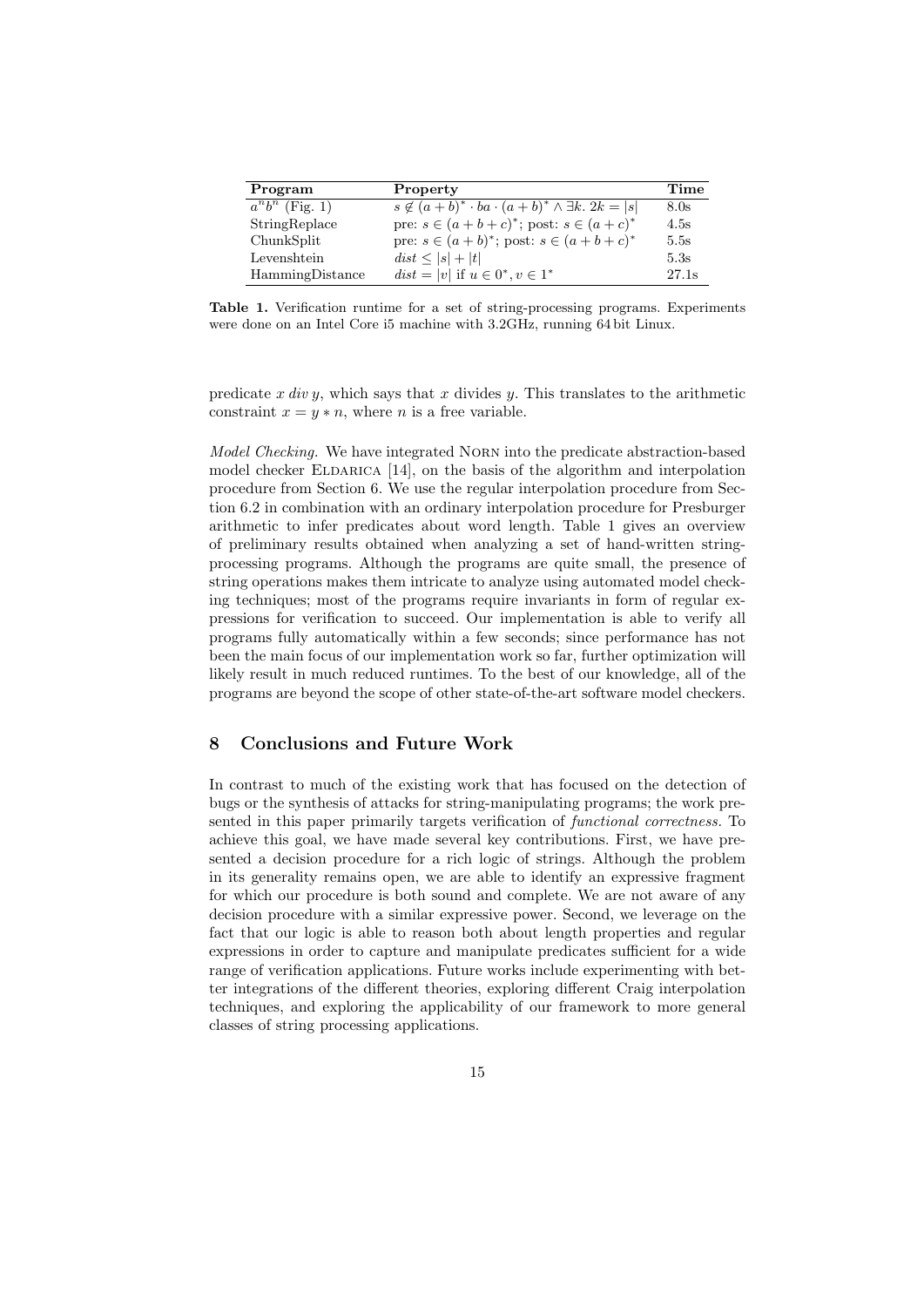#### References

- 1. Dana Angluin. Learning regular sets from queries and counterexamples. Inf. Comput., 75(2):87–106, 1987.
- 2. Thomas Ball, Vladimir Levin, and Sriram K. Rajamani. A decade of software model checking with slam. *Commun. ACM*, 54(7):68-76, 2011.
- 3. Angelo Brillout, Daniel Kroening, Philipp Rümmer, and Thomas Wahl. An interpolating sequent calculus for quantifier-free Presburger arithmetic. Journal of Automated Reasoning, 47:341–367, 2011.
- 4. J. R. Büchi and S. Senger. Definability in the existential theory of concatenation and undecidable extensions of this theory. Z. Math. Logik Grundlagen Math., 34(4), 1988.
- 5. Alessandro Cimatti, Alberto Griggio, Bastiaan Joost Schaafsma, and Roberto Sebastiani. The MathSAT5 SMT solver. In TACAS, pages 93– 107, 2013.
- 6. William Craig. Linear reasoning. A new form of the Herbrand-Gentzen theorem. The Journal of Symbolic Logic, 22(3), 1957.
- 7. Leonardo De Moura and Nikolaj Bjørner. Z3: An efficient SMT solver. In Proceedings of the Theory and Practice of Software, 14th International Conference on Tools and Algorithms for the Construction and Analysis of Systems, TACAS'08/ETAPS'08, pages 337–340, Berlin, Heidelberg, 2008. Springer-Verlag.
- 8. Vijay D'Silva, Daniel Kroening, and Georg Weissenbacher. A survey of automated techniques for formal software verification. IEEE Trans. on CAD of Integrated Circuits and Systems, 27(7):1165–1178, 2008.
- 9. Vijay Ganesh and David L. Dill. A decision procedure for bit-vectors and arrays. In Proceedings of the 19th International Conference on Computer Aided Verification, CAV'07, pages 519–531, Berlin, Heidelberg, 2007. Springer-Verlag.
- 10. Vijay Ganesh, Mia Minnes, Armando Solar-Lezama, and Martin Rinard. Word equations with length constraints: Whats decidable? In Armin Biere, Amir Nahir, and Tanja Vos, editors, Hardware and Software: Verification and Testing, volume 7857 of Lecture Notes in Computer Science, pages 209– 226. Springer Berlin Heidelberg, 2013.
- 11. Susanne Graf and Hassen Saidi. Construction of abstract state graphs with PVS. In CAV, pages 72–83, 1997.
- 12. Sergey Grebenshchikov, Nuno P. Lopes, Corneliu Popeea, and Andrey Rybalchenko. Synthesizing software verifiers from proof rules. In PLDI, pages 405–416, 2012.
- 13. Thomas A. Henzinger, Ranjit Jhala, Rupak Majumdar, and Kenneth L. McMillan. Abstractions from proofs. In 31st POPL, 2004.
- 14. Hossein Hojjat, Filip Konecn´y, Florent Garnier, Radu Iosif, Viktor Kuncak, and Philipp Rümmer. A verification toolkit for numerical transition systems  $-$  tool paper. In FM, pages 247–251, 2012.
- 15. Ranjit Jhala and Rupak Majumdar. Software model checking. ACM Comput. Surv., 41(4), 2009.